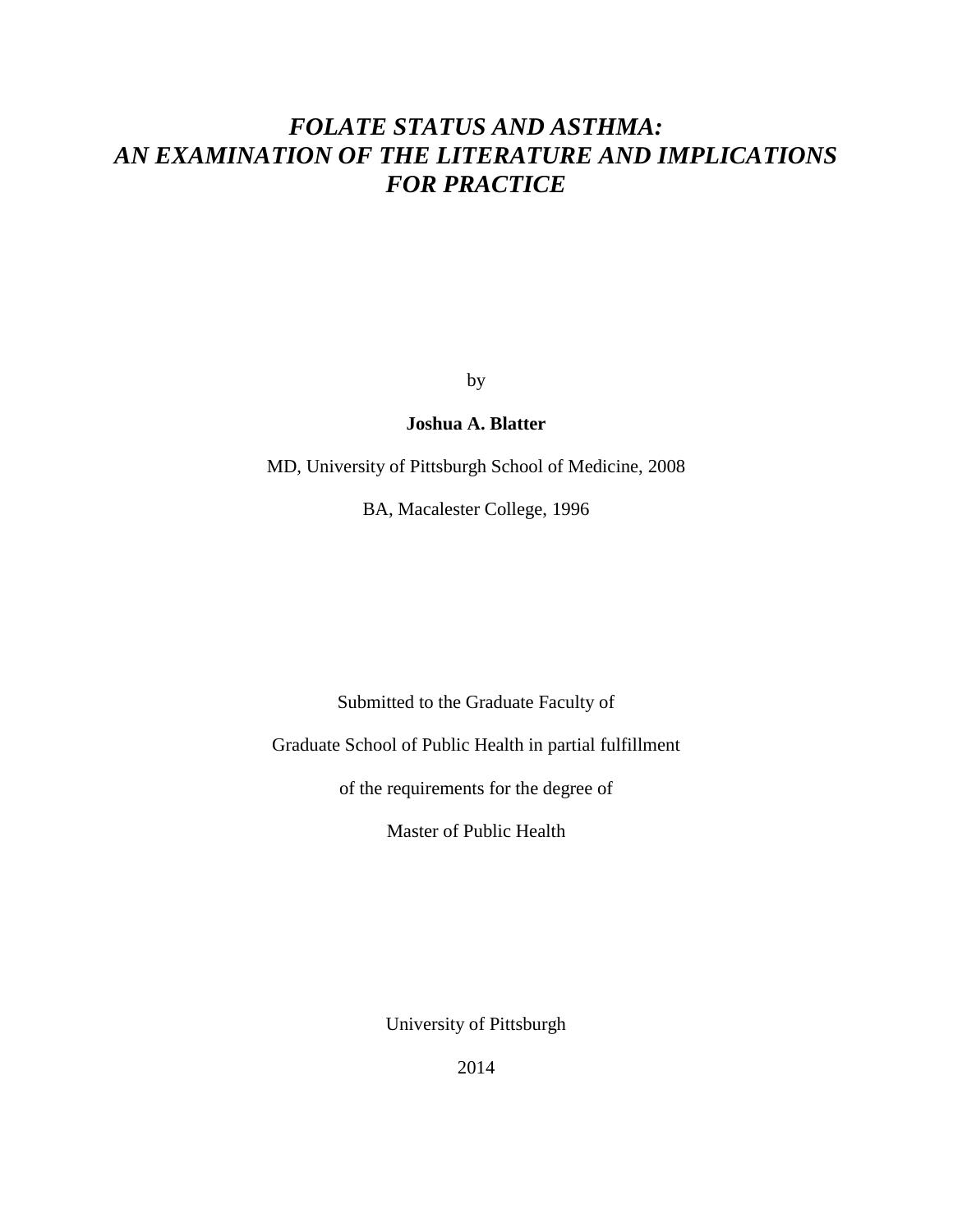## UNIVERSITY OF PITTSBURGH

Graduate School of Public Health

This essay is submitted

by

### **Joshua A. Blatter**

on

## **April 17, 2014**

and approved by

Essay Advisor: Eleanor Feingold, PhD Professor, Human Genetics Graduate School of Public Health University of Pittsburgh

Essay Reader: Juan C. Celedón, MD, DrPH Chief of Service, Division of Pediatric Pulmonology, Allergy and Immunology Director, Center for Environmental Health Children's Hospital of Pittsburgh of UPMC Professor, Medicine and Pediatrics School of Medicine Departments of Epidemiology and Human Genetics Graduate School of Public Health University of Pittsburgh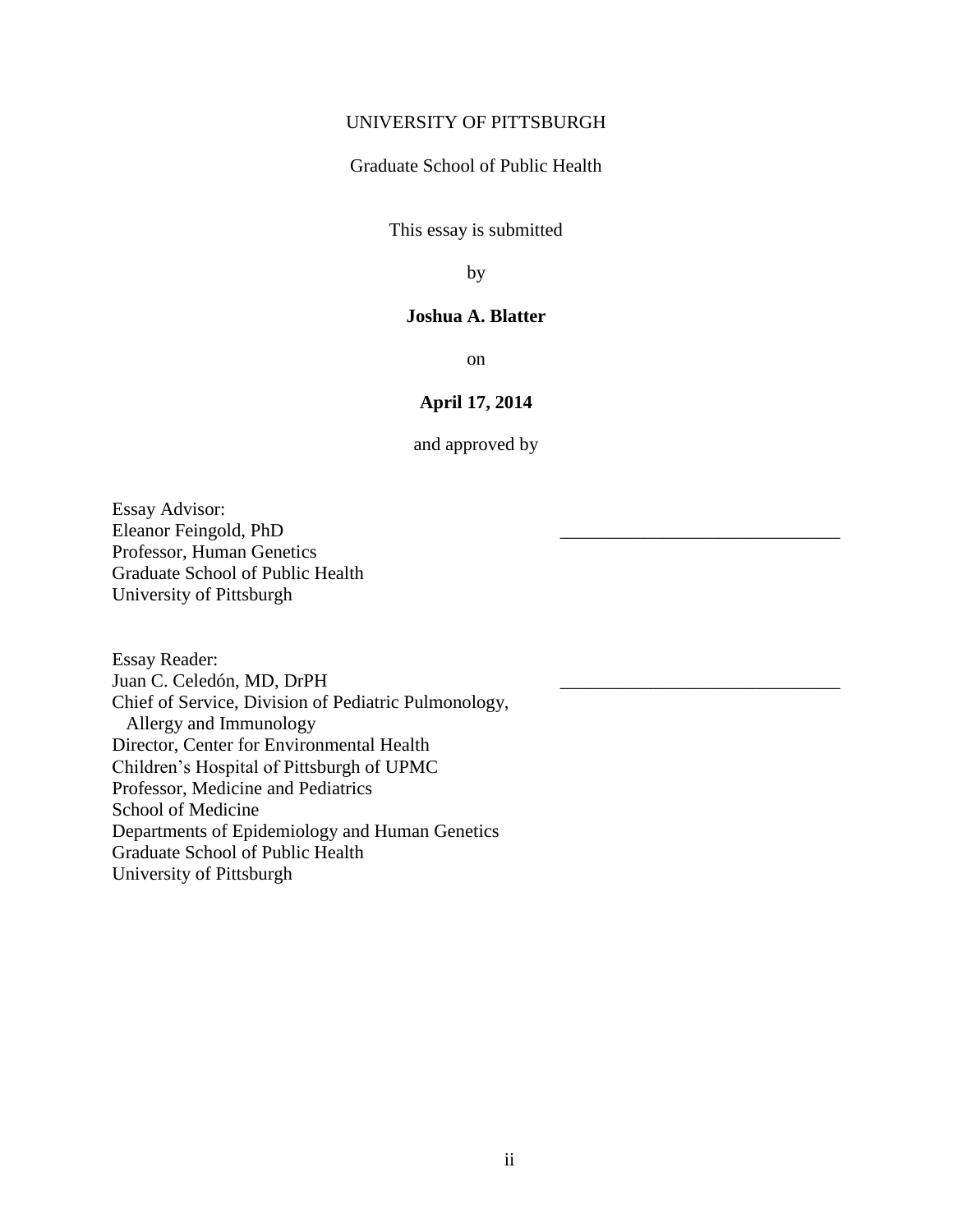Copyright © by Joshua A. Blatter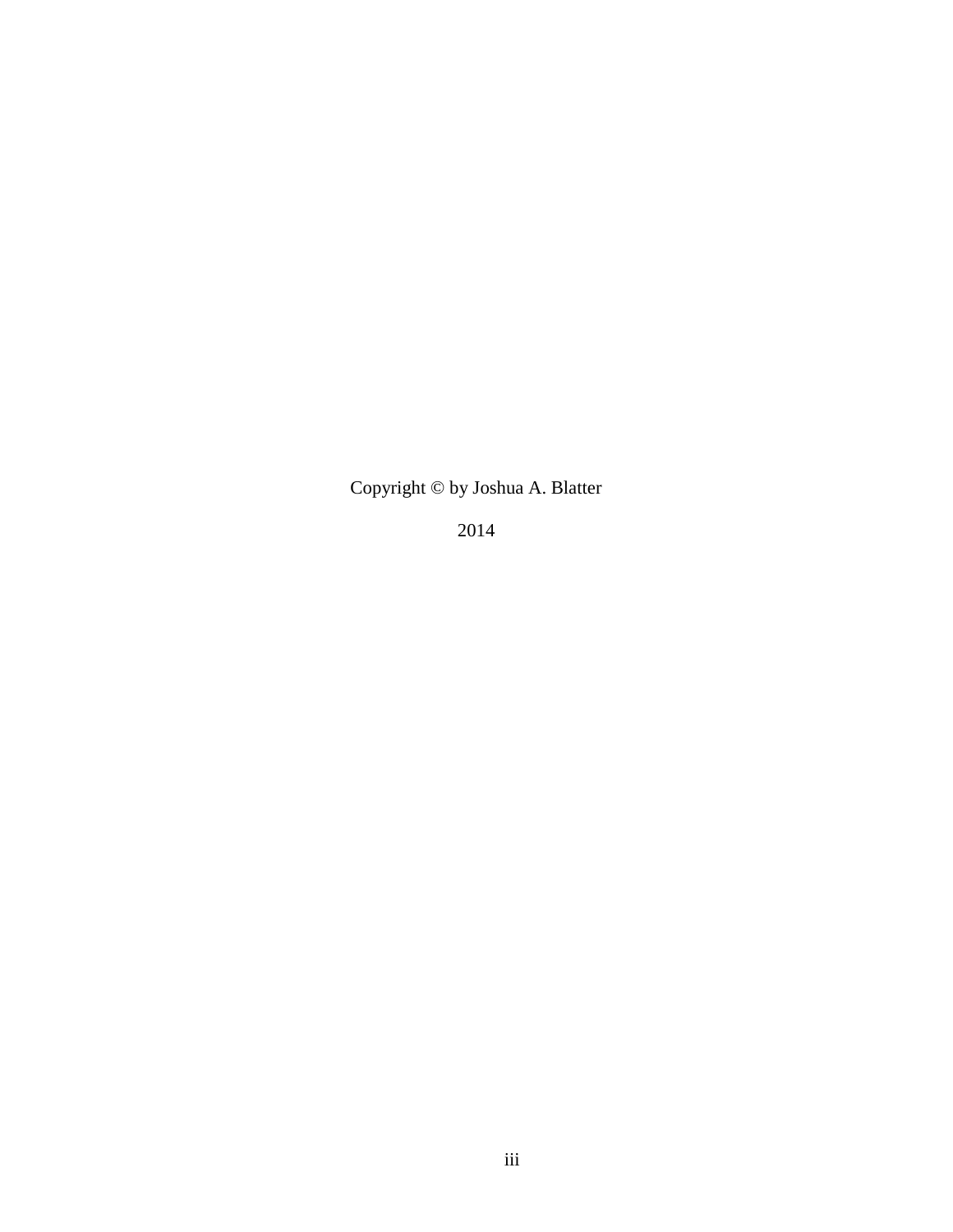### *FOLATE STATUS AND ASTHMA: AN EXAMINATION OF THE LITERATURE AND IMPLICATIONS FOR PRACTICE*

Joshua A. Blatter, MPH

University of Pittsburgh, 2014

#### **ABSTRACT**

Asthma has a major public health impact in the United States and worldwide. Climbing asthma rates have triggered a search for environmental factors that could be contributing to the prevalence or severity of asthma. Among substantial changes over the past several decades has been a dramatic increase in folate intake, caused by widespread foodstuff fortification as well as maternal vitamin supplementation. Findings in a murine model suggest that folate supplementation affects offspring asthma risk. Cross-sectional studies in humans yield weak evidence of an inverse association between folate and asthma risk, in which lower folate is associated with greater odds of asthma. Birth cohort studies, on the other hand, provide weak evidence of a positive association between maternal folate supplementation and offspring asthma risk. Folate is a methyl donor that could theoretically alter asthma risk by contributing to the methylation of disease-modifying genes. Nevertheless, given the weak evidence for folate in modifying asthma risk, as well as the proven public health importance of folate in the prevention of neural tube defects, there is insufficient evidence to change current recommendations regarding folate supplementation during pregnancy. More clarity from well-designed, large observational studies, with careful measurement of folate status and asthma phenotypes, is necessary.

iv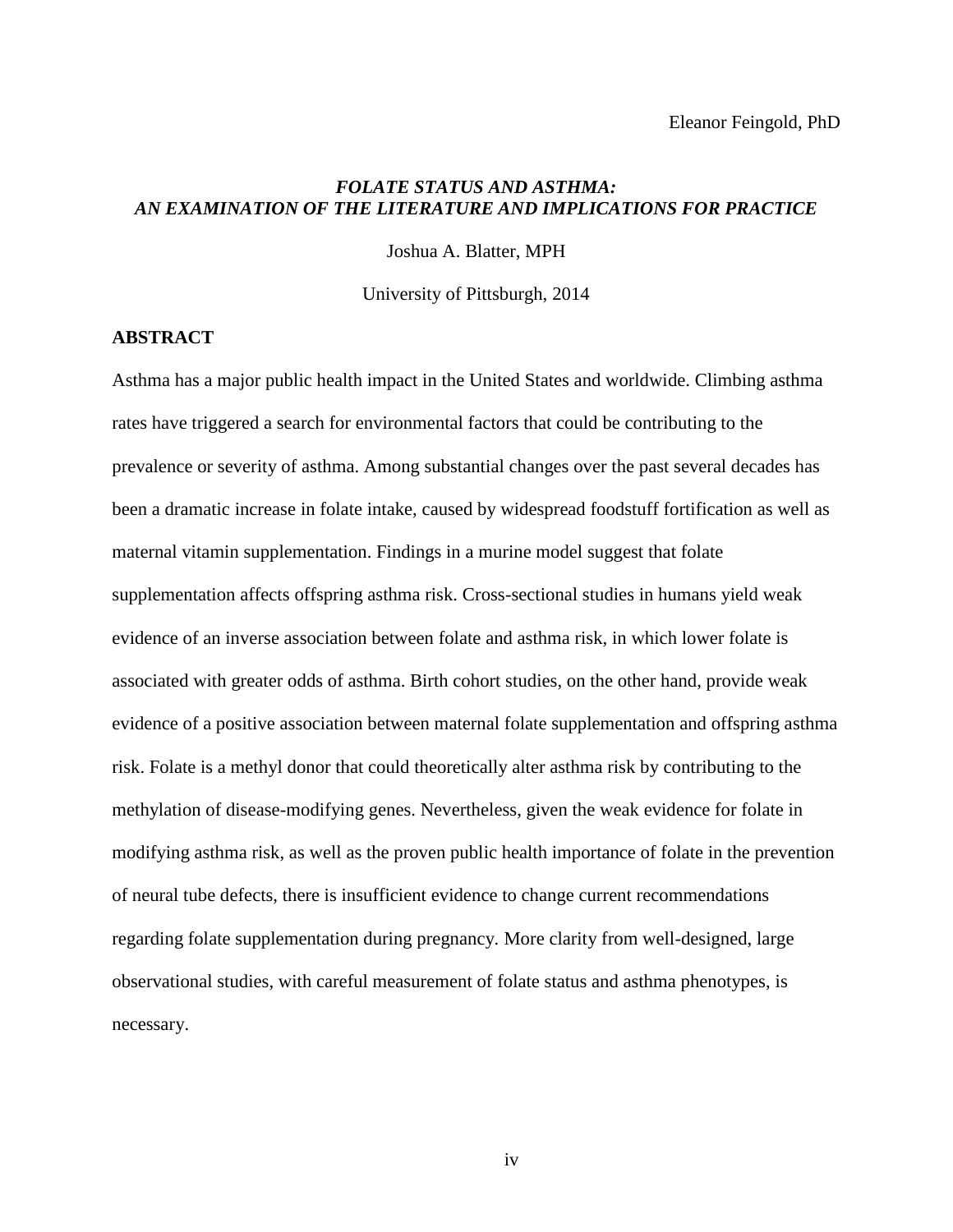## **TABLE OF CONTENTS**

| 2.0                                                       |  |
|-----------------------------------------------------------|--|
| EPIDEMIOLOGIOLOGY OF FOLATE AND ASTHMA OR ATOPY 5<br>3.0  |  |
| <b>3.1</b>                                                |  |
|                                                           |  |
| 4.0                                                       |  |
| 5.0                                                       |  |
| MECHANISMS OF FOLATE EFFECTS ON ASTHMA OR ATOPY 17<br>6.0 |  |
| 6.1                                                       |  |
| 6.2                                                       |  |
|                                                           |  |
| 7.0                                                       |  |
|                                                           |  |
|                                                           |  |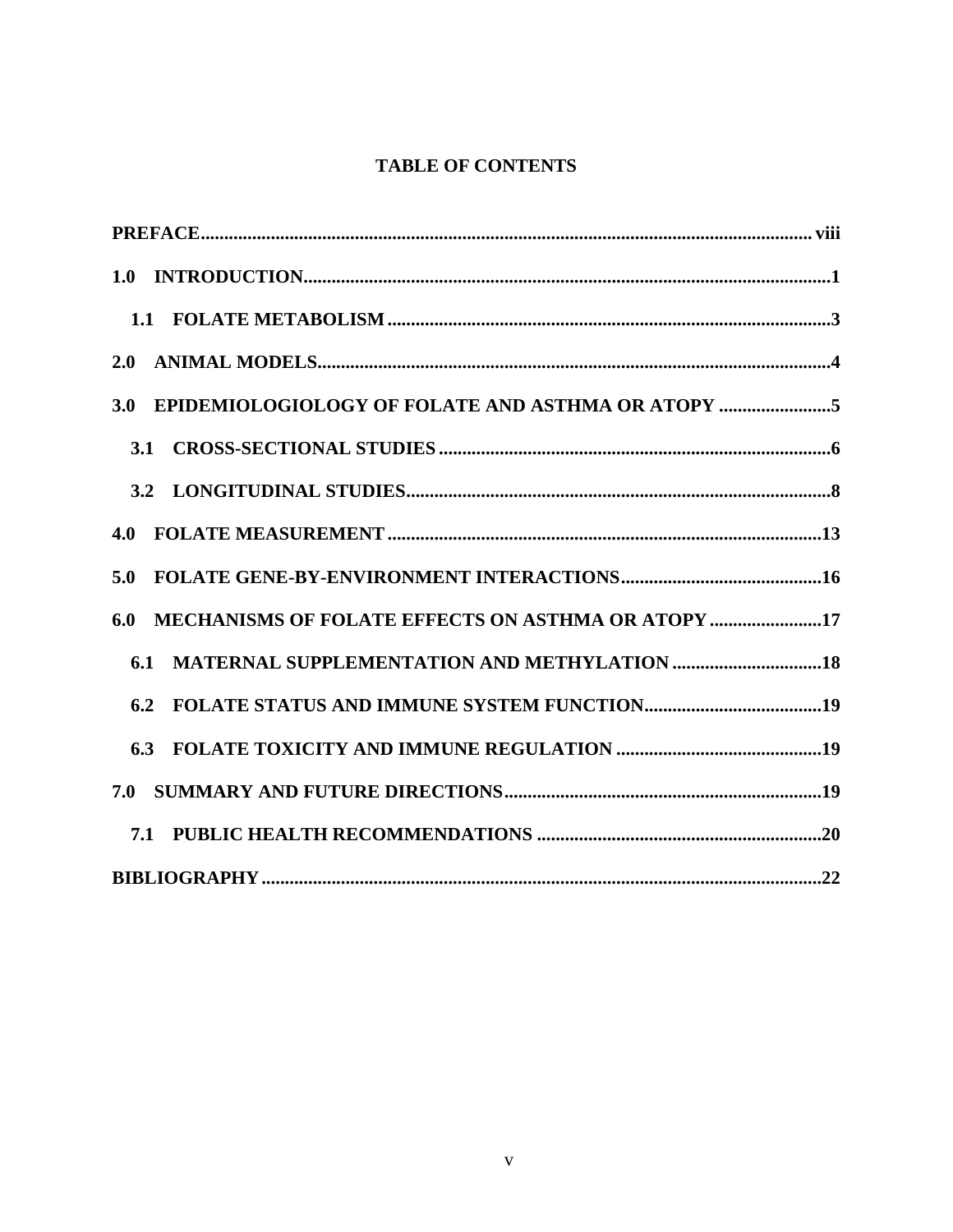## **LIST OF TABLES**

| Table 1. Cross-sectional studies: evidence for association between folate status and asthma or |  |
|------------------------------------------------------------------------------------------------|--|
|                                                                                                |  |
| Table 2. Longitudinal studies: evidence for association between folate status and asthma or    |  |
|                                                                                                |  |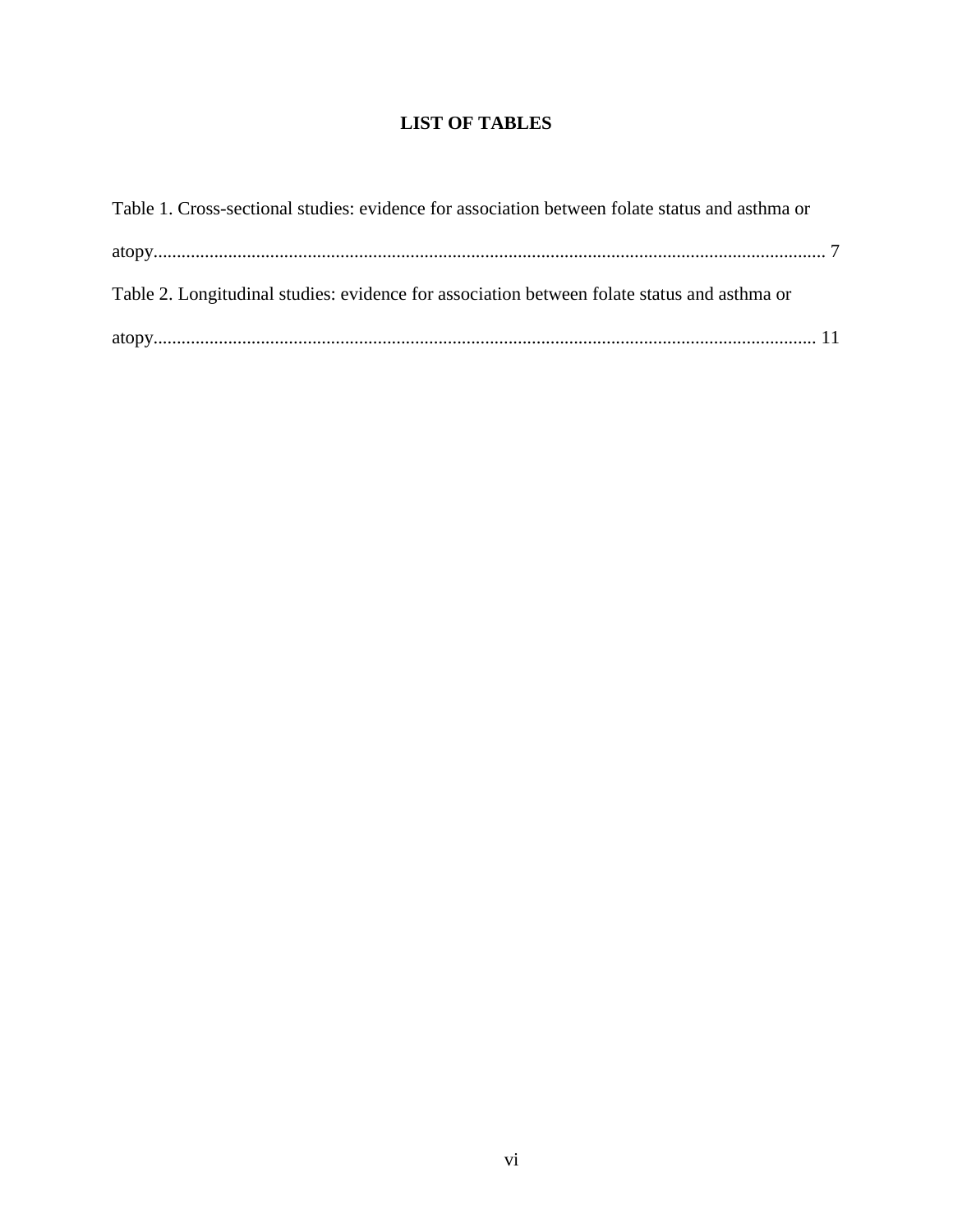## **LIST OF FIGURES**

|--|--|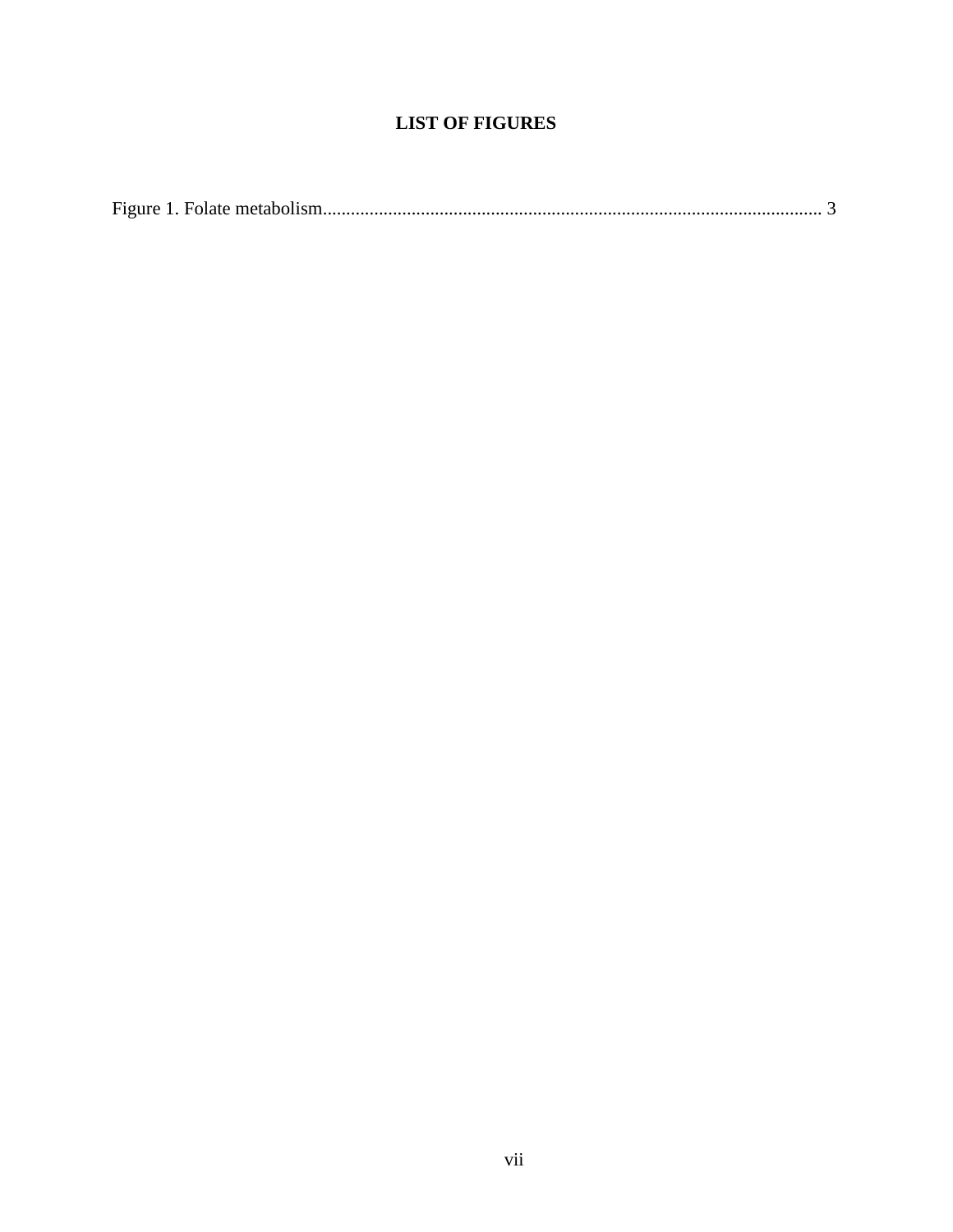## **PREFACE**

This project would not have been possible without the inspiration and encouragement I have received from my research mentor, Dr. Juan C. Celedón. I have received vital assistance from Dr. Eleanor Feingold, and I gratefully acknowledge the longtime support of Dr. David N. Finegold.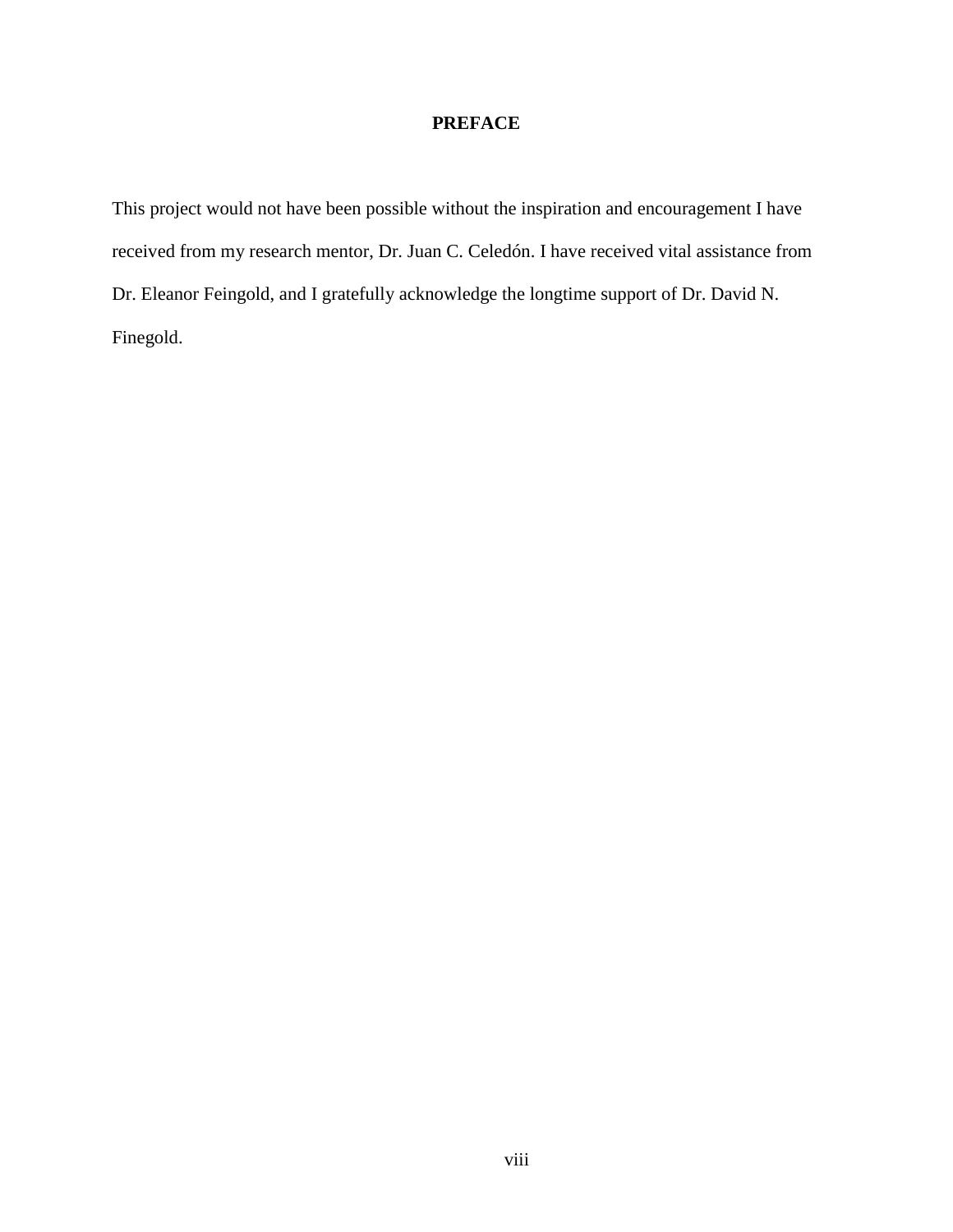#### **1.0 INTRODUCTION**

In the United States (U.S.), the prevalence of asthma increased from 7.3% in 2001 to 8.4% in 20[1](#page-29-0)0, when approximately 25.7 million persons were estimated to have asthma<sup>1</sup>. Among other factors, altered eating habits (including nutrients such as vitamin D, vitamin E, or zinc) have been proposed as causes of increased childhood asthma<sup>[2-4](#page-29-1)</sup>. A maternal diet enhanced with folate, for example, can theoretically lead to increased or reduced risk of offspring asthma by producing changes in DNA methylation<sup>5</sup>[.](#page-29-2) Folate is a methyl donor that could alter asthma risk by contributing to methylation of disease genes in relevant tissues. Findings in murine models [s](#page-29-3)upport this hypothesis<sup>6</sup> and encourage the exploration of an association between folate status and asthma or other allergic disease (i.e., atopy) in humans. In this review, I survey both gestational studies (evaluating the effect of maternal folate on offspring) and proband studies (evaluating the effect of folate status in children and adults). These studies represent the effect of folate status along a single temporal continuum, from fetal through adult exposures.

Studies of maternal folate status and the development of asthma or atopy have varied results. In some studies, increased maternal folate has been shown to increase risk of offspring wheezing<sup> $7-9$ </sup>, while in other studies increased maternal folate has been shown to decrease offspring wheezing risk<sup>[10](#page-29-5)</sup> or have no effect whatsoever<sup>[11-13](#page-30-0)</sup>. Nevertheless, a majority of gestational exposure studies find that increased maternal folate is associated with elevated risk of offspring wheezing, asthma, or other atopy, and there are plausible epigenetic mechanisms for these offspring risks $^{14,15}$  $^{14,15}$  $^{14,15}$  $^{14,15}$ .

On the other hand, folate status can have effects in patients at risk for asthma (i.e., proband effects) that differ from the gestational effects of maternal folate supplementation. While gestational exposure is identified as a possible risk factor for asthma, folate intake may in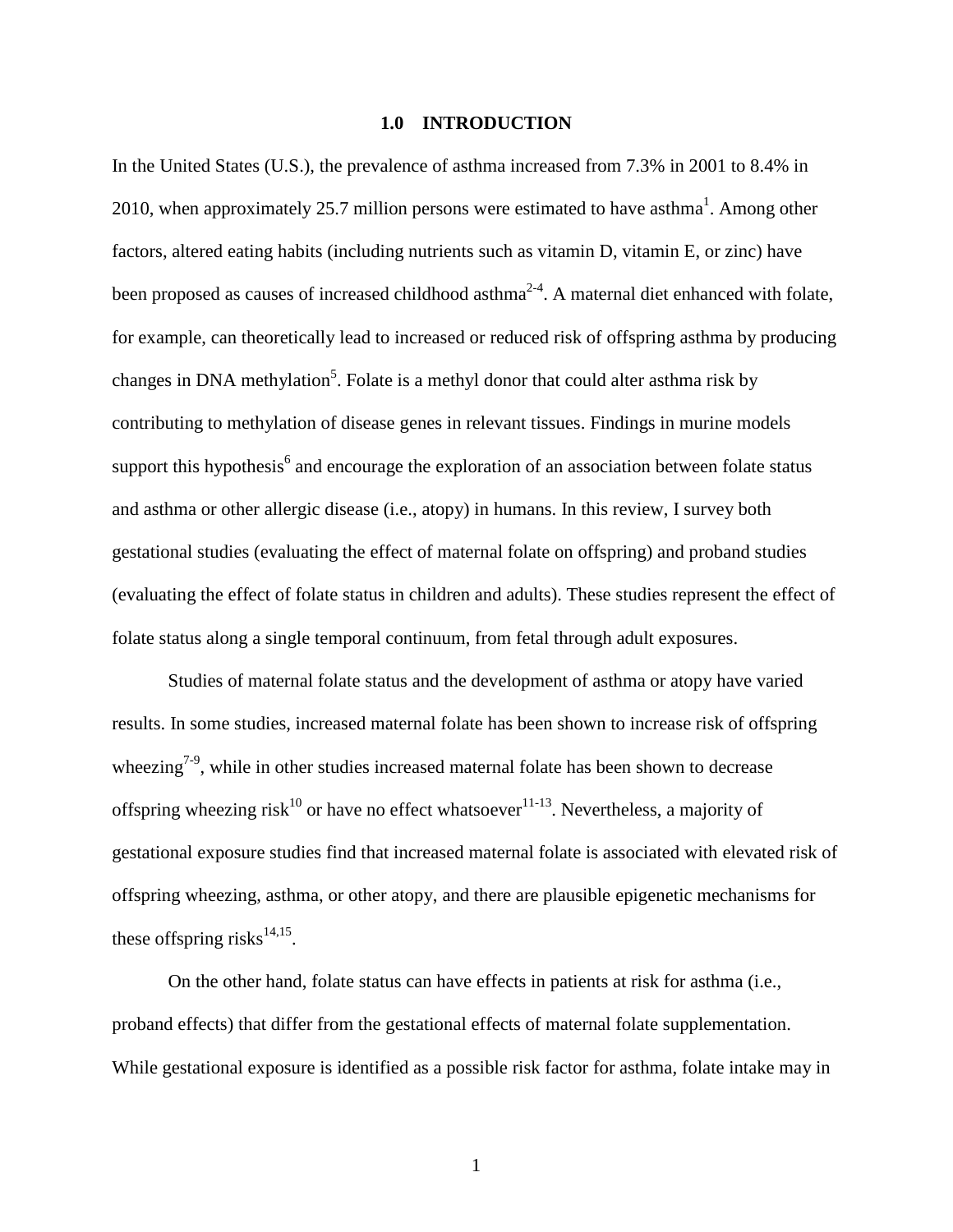fact protect children and adults from the development of asthma. Such an inverse relationship between folate status and markers of atopy is noted in several cross-sectional studies  $16-18$ . Proband studies of the MTHFR C677T polymorphism, which can be interpreted as a marker of low folate status<sup>[19](#page-30-4)</sup>, do not show uniform evidence of this inverse relationship<sup>[12,](#page-30-5)[19-21](#page-30-4)</sup>, however.

Folate supplementation is proven to offer substantial protection against neural tube defects (NTD) in newborns<sup>[22](#page-31-0)</sup>. Prior to sounding a warning regarding a link between folate and asthma, the quality and quantity of evidence must be considered. The public health challenge posed by folate involves balancing the known benefits regarding NTD, and unknown risks regarding asthma. Periconceptional folic acid administration is an ongoing public health issue, given that vulnerable groups (e.g., young and poorly educated) are less likely to adhere to standards regarding vitamin supplementation $^{23}$  $^{23}$  $^{23}$ . In a review of international studies, preconceptional folic acid use is noted to vary from 0.9% to  $50\%$ <sup>[24](#page-31-2)</sup>. Given this poor adherence to guidelines at baseline, the premature announcement of heretofore unreported disease risk could be an irresponsible deterrent.

This review is a thorough examination of the existing evidence for association between folate status and asthma or atopy. Section 2 is a discussion of the primary animal model of gestational folate exposure, and section 3 is a review of human studies. Section 4 covers the complex issue of folate measurement as it impacts comparability of these studies. Section 5 deals with gene-by-environment interactions in folate metabolism, with a focus on MTHFR polymorphisms. In Section 6, I explore possible mechanisms for folate effects on asthma and other forms of atopy. Finally, Section 7 summarizes the public health significance of existing literature on folate and asthma.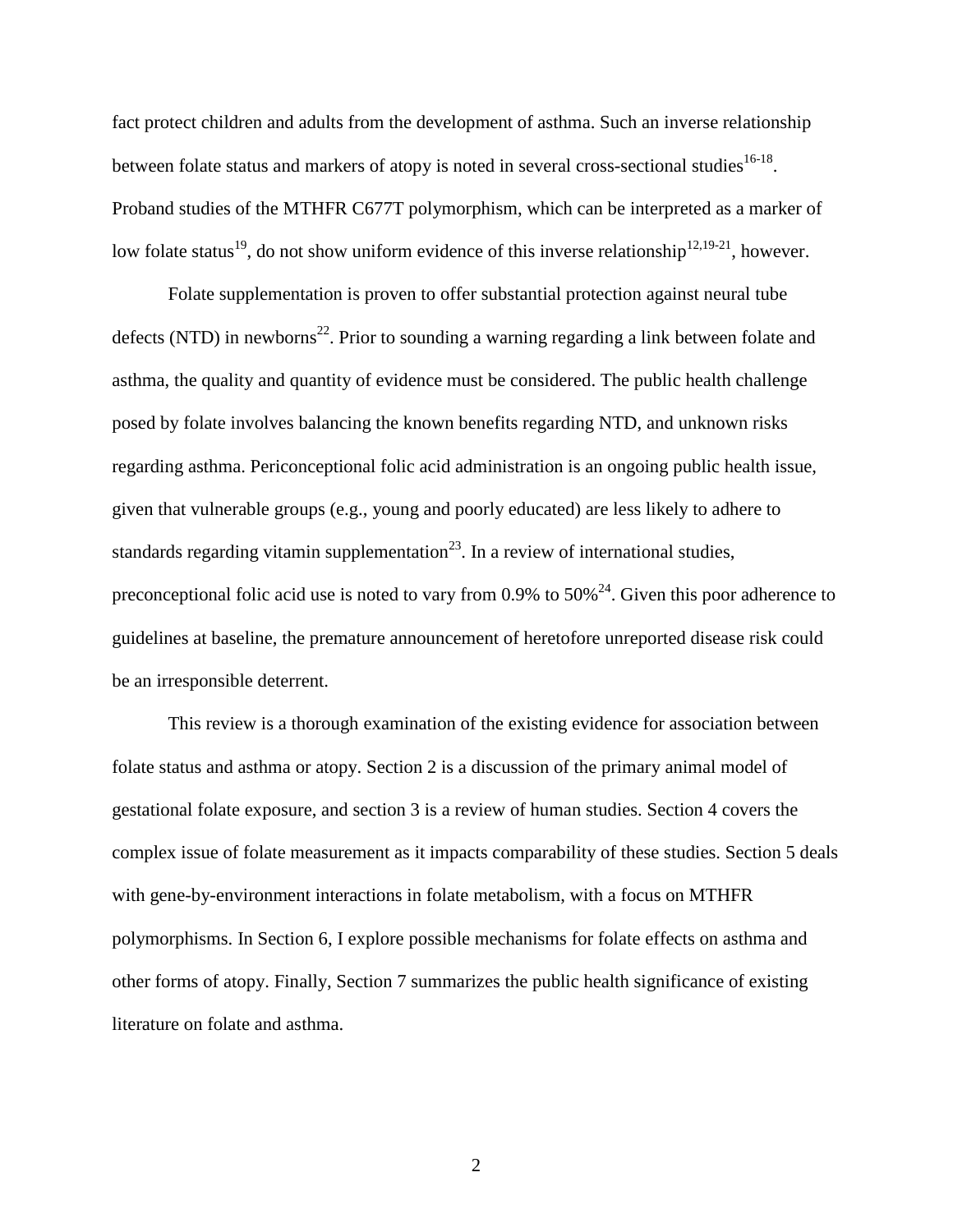#### **1.1 FOLATE METABOLISM**

<span id="page-10-0"></span>

**Figure 1.** Folate metabolism

Folic acid is a synthetic form of folate used in fortification and supplementation. Absorption of dietary folates occurs in the proximal small intestine. Folic acid is among the monoglutamate forms of folate that can be easily absorbed. Polyglutamates, including natural food folates, need to be hydrolyzed prior to absorption, and bioavailability of dietary folates is estimated as approximately half that of folic acid<sup>[25](#page-31-3)</sup>. Precise Dietary Folate Equivalents (DFEs) that account for differences in bioequivalence between folic acid and dietary folates are difficult to establish<sup>[26](#page-31-4)</sup>. Folate absorption is saturable, and as intake increases, unreduced folic acid can appear in the circulation<sup>[27](#page-31-5)</sup>.

Folate is essential to synthesize purines and pyramidines, as well as to metabolize amino acids, but is also needed for the formation of S-adenosylmethionine (SAM). SAM has a role in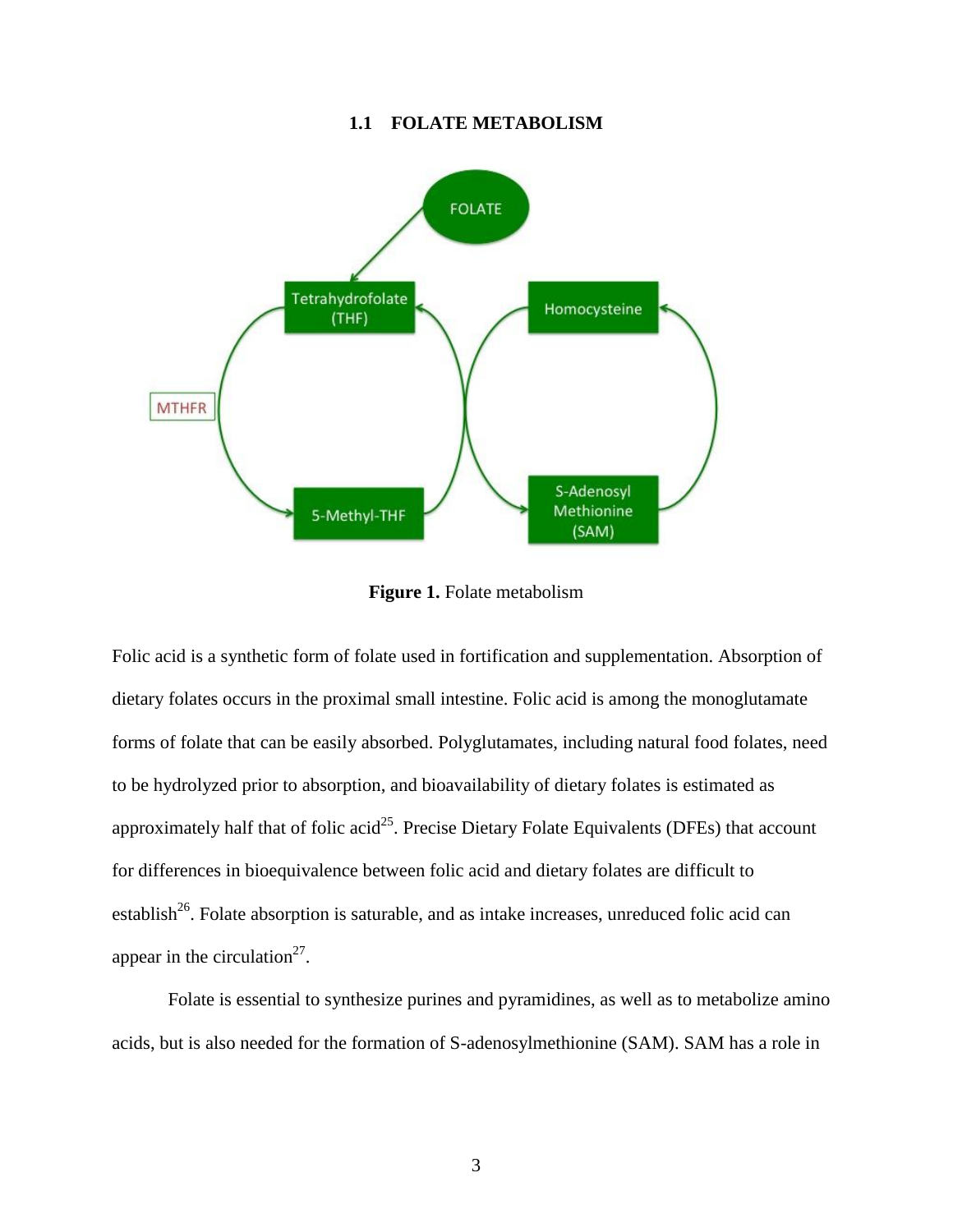the methylation pathways of phospholipids, RNA, and  $DNA^{28}$  $DNA^{28}$  $DNA^{28}$ . Folate metabolism also generates essential and nonessential amino acids, including serine, glycine, cysteine, and methionine.

The tetrahydrofolate (THF) molecule is a methyl acceptor that is converted to methylene-THF. The subsequent conversion of this metabolite to 5-methyl-THF is catalyzed by methylene tetrahydrofolate reductase (MTHFR) in the rate-limiting step of folate metabolism. During this process, a methyl group is transferred to homocysteine, resulting in the production of methionine<sup>[29](#page-31-7)</sup> that regenerates SAM (summarized in Figure 1).

A C to T substitution at position 677 is a common missense mutation in the MTHFR gene. This mutated gene product has reduced enzymatic function<sup>[30](#page-31-8)</sup>. Due to the impairment, the MTHFR C677T polymorphism is identified as a genetic marker of decreased serum folate<sup>[19](#page-30-4)</sup>. Moreover, via this interaction with folate status, the MTHFR C677T polymorphism also can affect DNA methylation status $^{31}$  $^{31}$  $^{31}$ .

#### **2.0 ANIMAL MODELS**

Hollingsworth et al. report the primary animal study assessing folate status and the development of r[e](#page-29-3)spiratory disease<sup>6</sup>. Using a murine model, they supplement the maternal diet with methyl donors, including folic acid. Offspring of these mice (the F1 generation) are more likely to have evidence of airway hyperreactivity, lung lavage eosinophilia and IL-13, as well as elevated serum IgE. Some of these traits are subsequently transmitted to the F2 generation.

The investigators also seek to distinguish between gestational effects (on the F1 generation), and the proband effects of childhood and adult methyl donor exposure. Probands exposed to methyl donors only during lactation or adulthood do not develop significant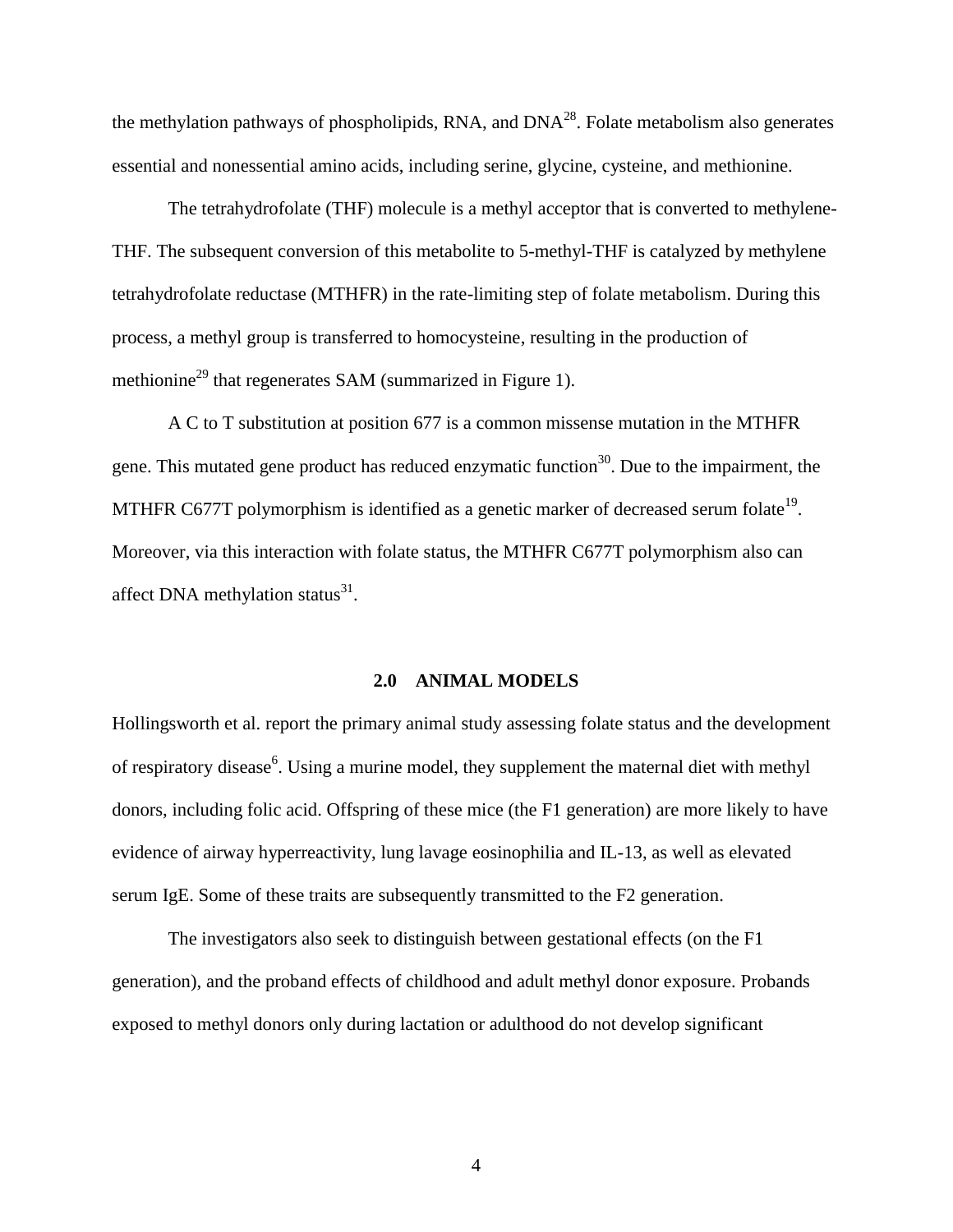differences in markers of allergic airway disease. Therefore, the investigators note that methyl donor exposure appears to have pro-atopic effects during gestation onl[y](#page-29-3)<sup>6</sup>.

To identify whether epigenetic changes account for these findings, DNA methylation in lung tissue in F1 mice that undergo high-methyl-donor gestation is compared with methylation in F1 mice that undergo low-methyl-donor gestation. Significant differences in methylation are observed, with 82 loci showing significant differences and representing potential candidate genes in the development of allergic airway disease $6$ [.](#page-29-3)

The hypothesized effect of this DNA methylation, decreased transcription in splenocytes of mice gestated under a high-methyl-donor diet, is reversible. Application of a demethylating agent in vitro produces a significant increase in Runx3 mRNA. Runx3 is a gene that negatively regulates allergic airway disease[.](#page-29-3) <sup>6</sup> This animal study provides some of the most compelling data suggesting a connection between folate and asthma, as mediated by methylation.

#### **3.0 EPIDEMIOLOGY OF FOLATE AND ASTHMA OR ATOPY**

Murine model findings prompted epidemiologic study of the relationship between folate status and asthma or atopy. These studies (summarized in Tables 1 and 2) examine many temporal relationships between folate status and asthma or atopy, have variable sample sizes, and have varying classification of wheezing and folate status. Selection bias could affect many of these studies<sup>[32](#page-32-0)</sup> since they either involve a subset of participants from a larger recruitment or represent a significant loss of participants over time<sup>[9-11,](#page-29-6)[13,](#page-30-6)[17,](#page-30-7)[18,](#page-30-8)[33-37](#page-32-1)</sup>. These human studies evaluate the effects of fetal exposures (i.e., due to maternal supplementation), as well as of childhood and adult exposures, as measured by proband folate intake or serum folate status.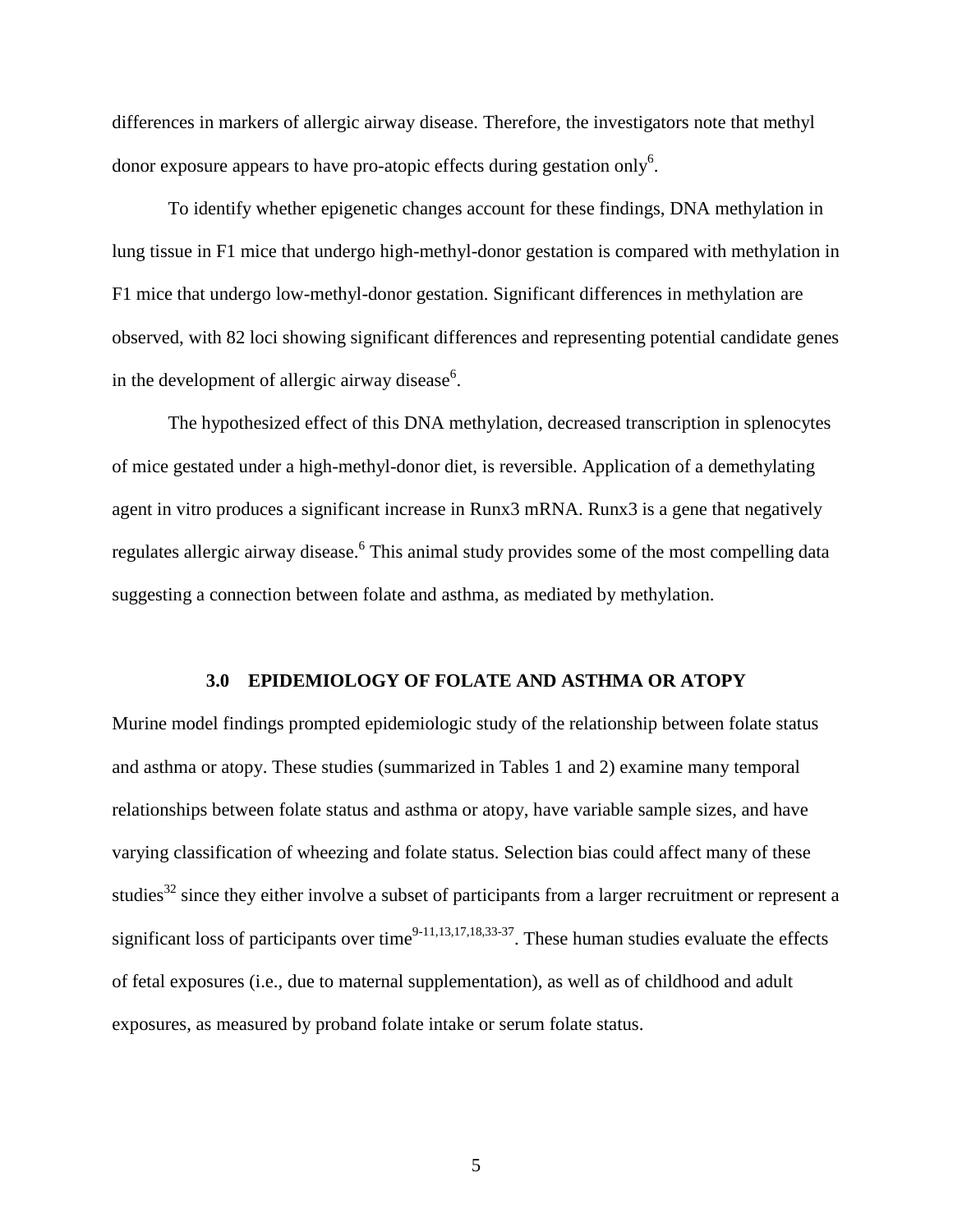Both folate status and the effect of folate may vary between males and females, as well as among racial and ethnic groups. A cross-sectional study based on NHANES data<sup>[16](#page-30-3)</sup> notes an inverse relationship between folate status and wheezing among non-Hispanic white and black subjects. Among Hispanic subjects, however, the investigators find an association between serum folate and wheezing. Hispanic subjects and non-Hispanic black subjects are noted to have significantly lower folate levels.

NHANES data<sup>[38](#page-32-2)</sup> also is reported to show higher folate levels among older women as compared to men. In a Norwegian study of dietary intake in adolescents with asthma<sup>[33](#page-32-1)</sup>, based on food questionnaire data, girls are reported to have a lower dietary intake of folate as compared to boys.

#### **3.1 CROSS-SECTIONAL STUDIES**

<span id="page-13-0"></span>There are seven cross-sectional studies of folate and asthma or atopy<sup>[16-19,](#page-30-3)[33-35](#page-32-1)</sup> (summarized in Table 1). In the cross-sectional data from the National Health and Nutrition Examination Survey  $(NHANES)<sup>16</sup>$  $(NHANES)<sup>16</sup>$  $(NHANES)<sup>16</sup>$ , higher serum levels of folate are associated with lower rates of atopy and wheezing [for wheezing, adjusted odds ratio (aOR) for highest vs. lowest quintile =  $0.6$ , 95% confidence interval (CI) 0.4-0.8]. Atopy is measured with both serum specific and total IgE levels. Gestational exposure is not assessed in this study.

In a case-control study of Egyptian adults<sup>[17](#page-30-7)</sup>, subjects with asthma and positive skin prick testing are noted to have significantly lower serum folate levels (9.1 ng/mL vs. 11.3 ng/mL among non-atopic asthma patients, p=0.001). In these atopic asthmatic patients, folate levels are inversely correlated with serum total IgE. Folate status does not correlate directly with asthma, but rather with markers of atopy in atopic asthmatic patients. Another case-control study in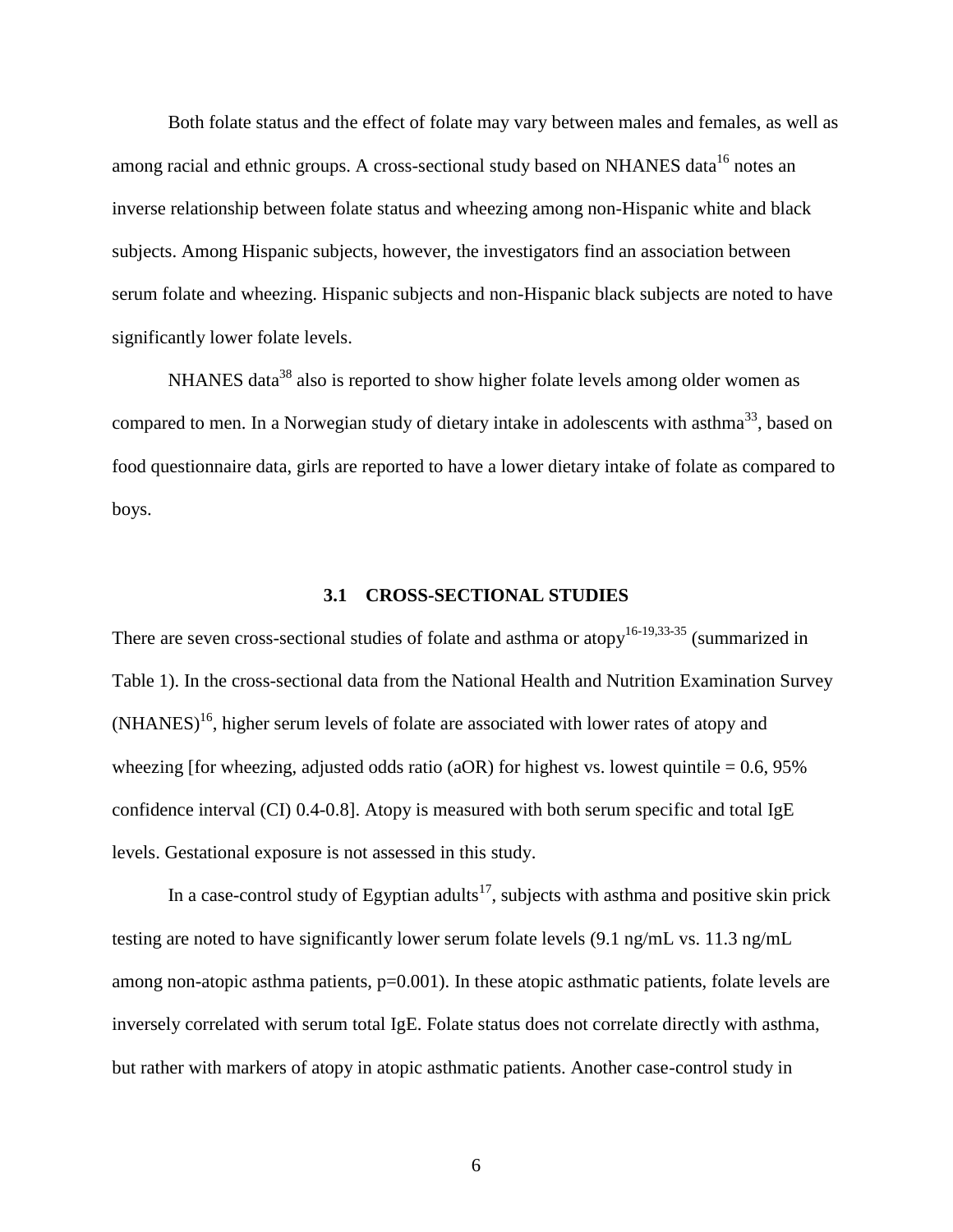England<sup>[18](#page-30-8)</sup> identifies a direct association between low folate, as measured by food frequency questionnaire, and a diagnosis of asthma [aOR for each quintile increase = 0.89, 95% CI 0.81- 0.98]. In a large study of Danish adults, low serum folate is significantly associated with asthma diagnosis (aOR for lowest vs. highest quartile  $= 1.37, 95\%$  CI 1.05-1.79). Despite this evidence for an inverse association between folate and asthma, one large Australian study shows evidence of a positive association between dietary folate and asthma (OR per microgram = 2.2, 95% CI 1.2-3.9), and two smaller studies show no evidence for an association between folate status and asthma or atopy $^{33,35}$  $^{33,35}$  $^{33,35}$  $^{33,35}$ .

In summary, there is not clear evidence that low levels of folate cause asthma. Several observational studies, however, associate low folate status and higher rates of asthma or atopy[16-](#page-30-3) <sup>19</sup>. This potential protective effect of folate supplementation against asthma or atopy in children and adults merits further evaluation.

| EVILIENCE TOL<br>association between |                                 |                                                                                                               |                                                                   |
|--------------------------------------|---------------------------------|---------------------------------------------------------------------------------------------------------------|-------------------------------------------------------------------|
| folate status and                    |                                 |                                                                                                               |                                                                   |
| asthma or atopy                      | Reference                       | Summary                                                                                                       | Limitations                                                       |
| <i>Inverse association</i>           |                                 |                                                                                                               |                                                                   |
|                                      | Farres et al. $^{17}$           | Study of adults                                                                                               | Small sample size and                                             |
|                                      |                                 | $(n=180)$ . Among                                                                                             | lack of dietary intake                                            |
|                                      |                                 | subjects with asthma,                                                                                         | information.                                                      |
|                                      |                                 | serum folate inversely<br>associated with IgE.                                                                |                                                                   |
|                                      | Matsui and Matsui <sup>16</sup> | Study of children and<br>adults, 2-85 years old<br>$(n=8,083)$ . Serum<br>folate inversely<br>associated with | Broad age inclusion<br>and lack of dietary<br>intake information. |
|                                      |                                 | wheezing.                                                                                                     |                                                                   |
|                                      | Patel et al. <sup>18</sup>      | Study of adults, 45-75<br>years old $(n=1,030)$ .                                                             | Lack of nutritional<br>supplement                                 |
|                                      |                                 | Dietary folate intake<br>inversely associated                                                                 | information and lack<br>of folate levels.                         |

Table 1. Cross-sectional studies: evidence for association between folate status and asthma or atopy Evidence for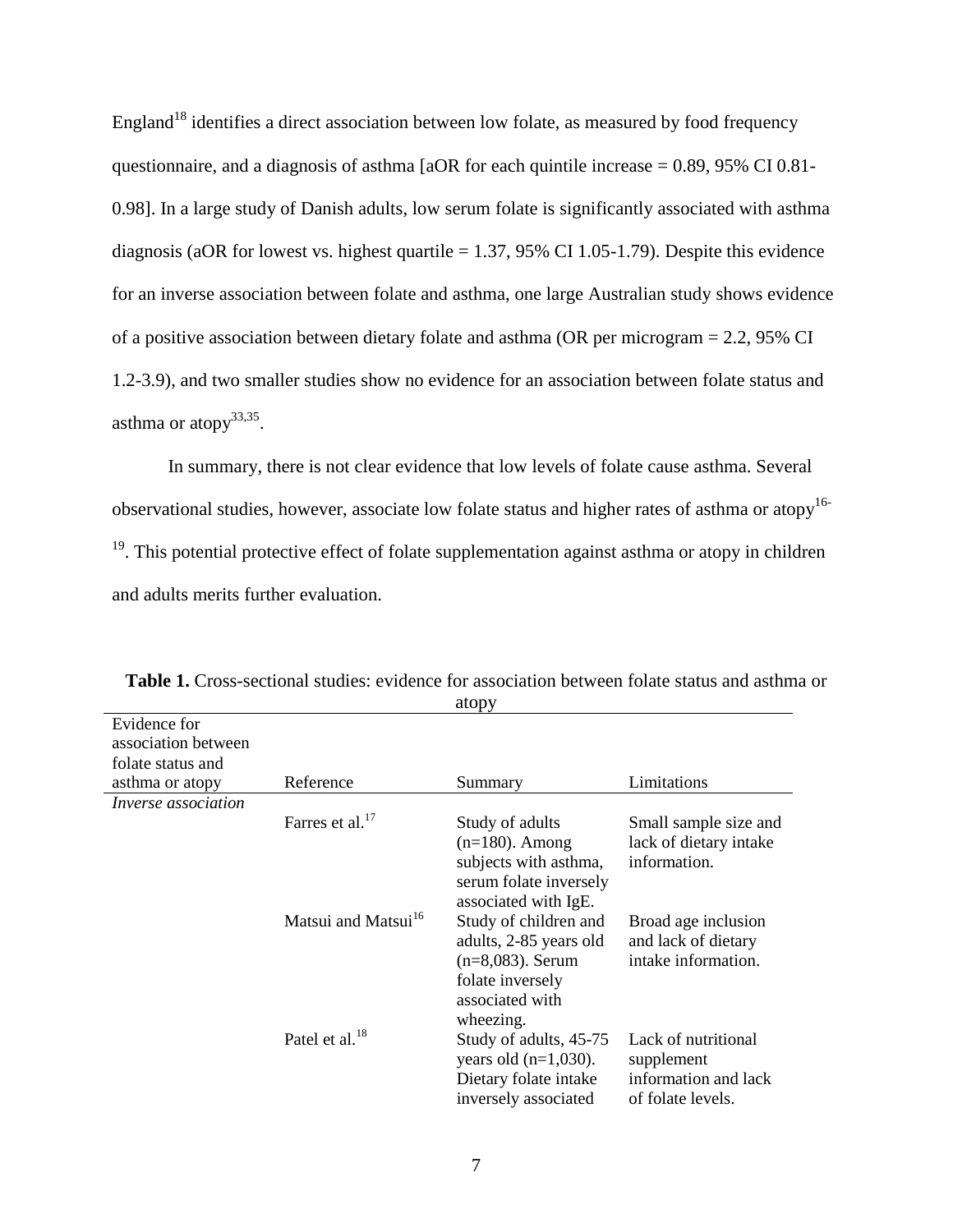|                             | Thuesen et al. <sup>19</sup> | with asthma.<br>Study of adults, 30-60<br>years old $(n=6,784)$ .<br>Serum folate inversely<br>associated with<br>asthma.      | Lack of information<br>regarding nutritional<br>supplements and<br>dietary intake. |
|-----------------------------|------------------------------|--------------------------------------------------------------------------------------------------------------------------------|------------------------------------------------------------------------------------|
| <i>Positive association</i> | Woods et al. <sup>34</sup>   | Study of adults, 20-44<br>years old $(n=1,601)$ .<br>Dietary folate intake<br>associated with<br>asthma.                       | Lack of folate levels.                                                             |
| No association              | Bueso et al. $33$            | Study of children, 13-<br>14 years old $(n=169)$ .<br>No significant<br>association between<br>folate intake and<br>asthma.    | Small sample size and<br>lack of folate levels.                                    |
|                             | Shaheen et al. $35$          | Study of children, 2-4<br>years old $(n=40)$ . No<br>significant association<br>between serum folate<br>and atopic dermatitis. | Small sample size and<br>lack of dietary intake<br>information.                    |

## **3.2 LONGITUDINAL STUDIES**

<span id="page-15-0"></span>There are thirteen longitudinal studies of folate and asthma or atopy (summarized in Table 2). Only two of these studies are designed to identify associations between a child's folate status and risk of asthma or atopic disease. In one small U.S. cohort, children with higher serum folate levels are more likely to have allergic sensitization between 3-9 years of age (rate of sensitization to seasonal aeroallergens among high vs. low folate cluster = 21% vs. 44%,  $p = .03$ <sup>[15](#page-30-2)</sup>. In another small study by the same group, children with second-quartile folate levels have a higher IgE than children with first-quartile folate levels (295 vs. 114 kU/L,  $p \le 0.01$ )<sup>[39](#page-32-5)</sup>. These studies are limited by potential selection bias and small sample size.

The remainder of these longitudinal studies are birth cohorts in which maternal folate status during gestation is assessed in addition to offspring asthma. Such birth cohort studies are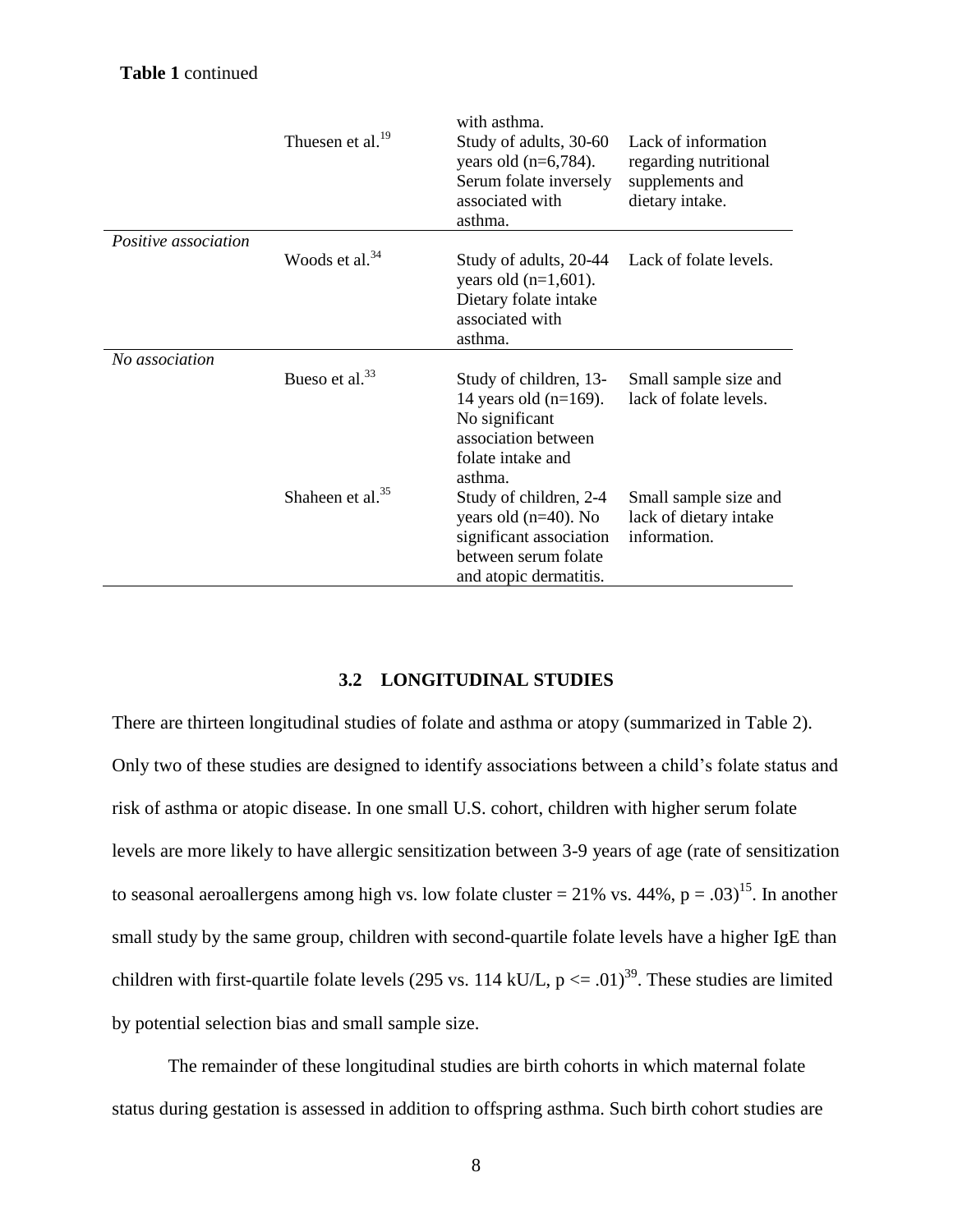designed to identify whether folic acid supplementation contributes to increased risk of offspring asthma or atopy. Five of these studies use questionnaire data to evaluate maternal folate status<sup>[9,](#page-29-6)[11-13](#page-30-0)[,37](#page-32-6)</sup>. In a cohort study from the Netherlands<sup>[11](#page-30-0)</sup>, prenatal folic acid supplementation is associated with an increased risk of wheezing in children at age 1 year (prevalence ratio = 1.20, 95% CI 1.04-1.39). Participants completed yearly questionnaires regarding respiratory disease and allergic symptoms. Lab testing at the end of this period included serum specific IgE testing as well as a methacholine challenge test. An increased risk of wheeze is observed at age one year in the children of mothers who use folic acid supplements during pregnancy, but no other associations are noted. In this study, however, maternal folate supplementation and most wheezing outcomes are self-reported.

In a smaller Australian prospective birth cohort<sup>9</sup>[,](#page-29-6) increased folate intake is associated with increased risk of physician-diagnosed asthma in offspring at age 3.5 years ( $RR = 1.26$ , 95%) CI 1.08-1.43), as well as with persistent asthma. Significant association is not present on reexamination of offspring at age 5.5 years. Self-reported supplementation and food frequency questionnaires account for folate intake, and almost one-quarter of the children are not followed throughout the study period. Other birth cohorts involving maternal questionnaire data show no significant association between folate and asthma<sup>[13,](#page-30-6)[37](#page-32-6)</sup> or atopy<sup>[12](#page-30-5)</sup>.

Three birth cohorts reflect the attempt to identify associations between early childhood wheezing and maternal folate intake data $8,36,40$  $8,36,40$  $8,36,40$ . Haberg et al. have conducted multiple studies in Norwegian children in which folate supplementation during pregnancy is shown to be associated with increased risk of wheezing in early childhood<sup>[7](#page-29-4)[,8](#page-29-7)</sup>. The first study is a large cohort employing supplementation data, and the second is a nested case-control study using maternal plasma folate data. In their first stud[y](#page-29-7)<sup>8</sup> [adjusted relative risk (aRR) for offspring wheezing = 1.06, 95% CI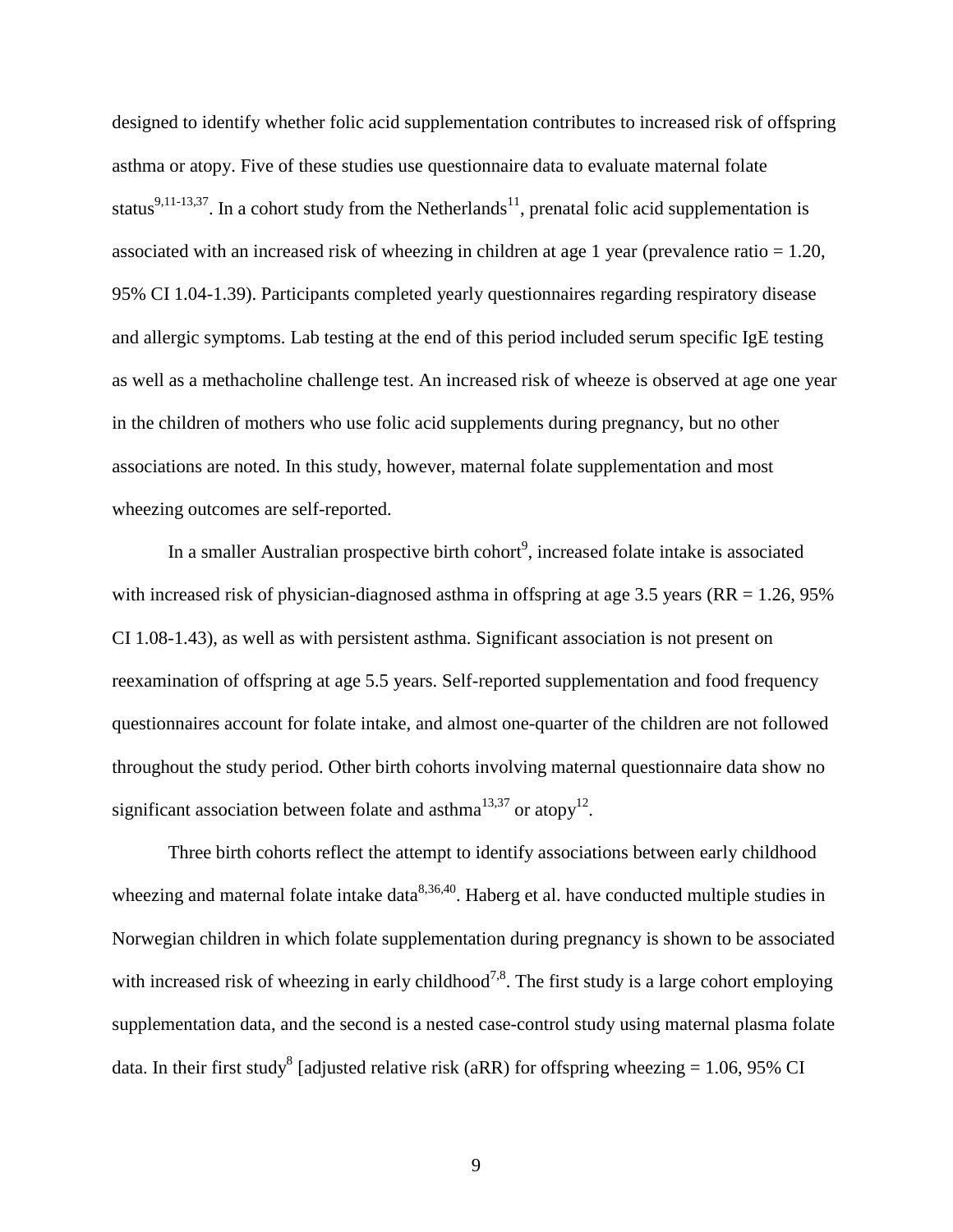1.03-1.10], the maternal folate supplementation is self-reported, and in both studies the wheezing outcomes is primarily self-reported. In the later study (aOR for offspring asthma at age 3 years for highest vs. lowest quintile = 1.66, 95% CI 1.16-2.3[7](#page-29-4))<sup>7</sup>, wheezing is assessed both by positive response to a maternal questionnaire, and by the use of asthma therapy within the preceding year. The investigators also find a correlation between reported maternal folate supplementation and maternal serum folate levels. Two other studies of early childhood wheezing involving maternal folate intake data $36,40$  $36,40$  show no effect of maternal folate on asthma.

Three of the birth cohorts, including the nested Haberg stud[y](#page-29-4)<sup>7</sup>, evaluate maternal serum or red blood cell folate measurements<sup>[10](#page-29-5)[,14](#page-30-1)</sup>. In a Netherlands cohort study<sup>10</sup>, higher levels of maternal folate are associated with a slightly decreased risk of asthma (i.e., an inverse relationship) in children age 7 to 8 years (p-value for trend across quintiles  $= .05$ ). In this study, however, more than a quarter of the children are not followed up to age 7, and less than a third of the mothers have laboratory folate measurements. While a Dutch cohort shows no evidence of association between maternal folate and asthma, there is a significant positive association between first-trimester maternal serum folate and offspring eczema (aOR = 1.18, 95% CI 1.05-  $1.33)^{14}$  $1.33)^{14}$  $1.33)^{14}$ .

Among these birth cohorts, there are differences not only in measurement of folate status, whether self-reported or assessed in a laboratory, but also in the characterization of wheezing. Self-reported outcomes, in which parents note that their children wheeze, for example, are used in most of the studies<sup>[7,](#page-29-4)[8,](#page-29-7)[11,](#page-30-0)[36,](#page-32-7)[40](#page-32-8)</sup>, but physician-diagnosed asthma is employed frequently as well<sup>[9,](#page-29-6)[10,](#page-29-5)[13,](#page-30-6)[37](#page-32-6)</sup>. Birth cohorts evaluating maternal supplementation and early childhood (under age 5) asthma or atopy include some evidence of positive association<sup>[7-9](#page-29-4)[,14](#page-30-1)</sup> or no effect<sup>[36](#page-32-7)[,40](#page-32-8)</sup>. Such studies, however, are limited both by short duration of follow-up as well as by the difficulty of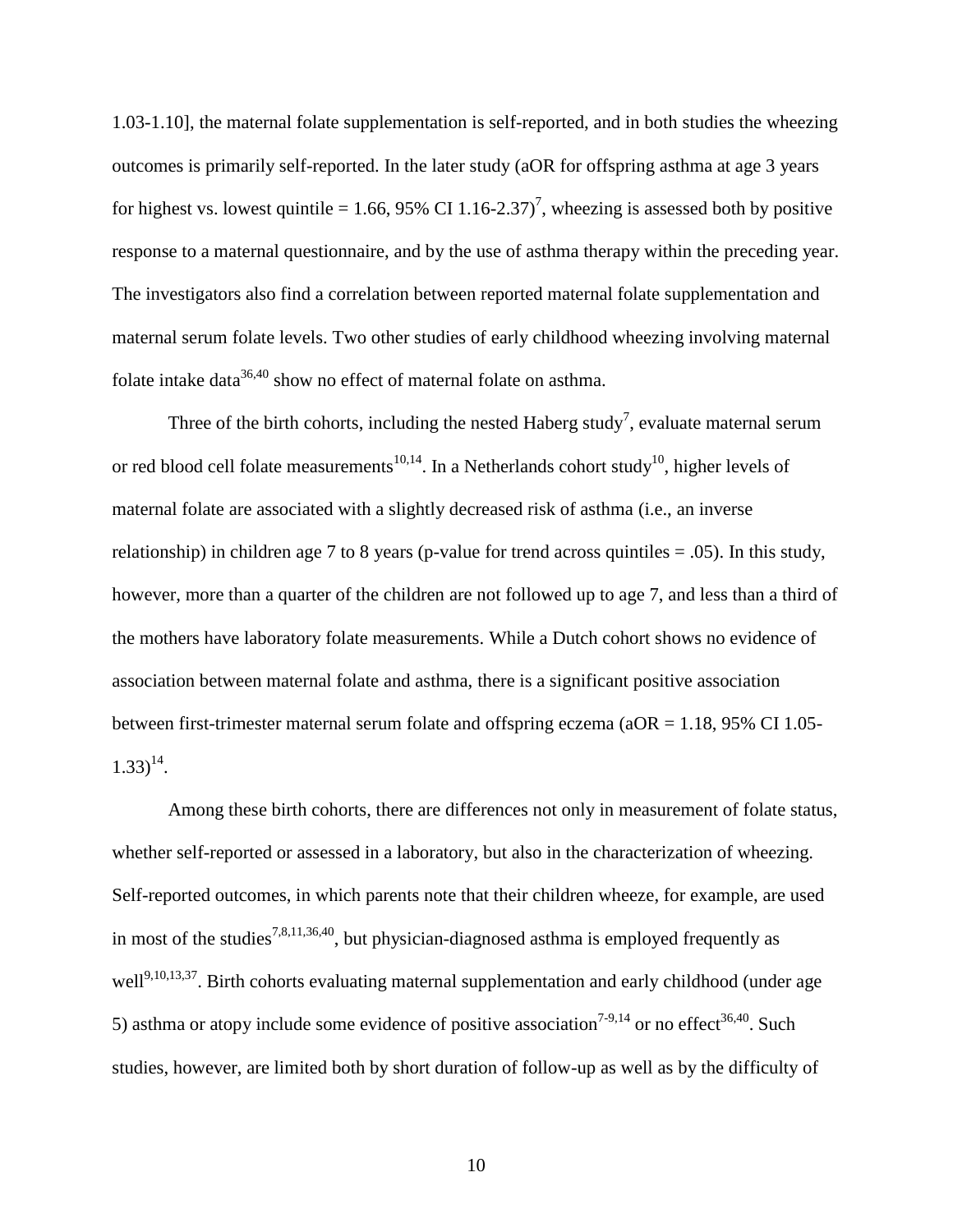identifying asthma phenotypes in early childhood<sup>[32](#page-32-0)</sup>. On the other hand, the birth cohorts involving asthma or atopy among older children—and its association with maternal folate questionnaire data<sup>[9,](#page-29-6)[11-13,](#page-30-0)[37](#page-32-6)</sup>—are limited by substantial loss to follow-up (up to  $62\%$ )<sup>[32](#page-32-0)</sup>. While many studies of folate incorporate pulmonary function data<sup>[10](#page-29-5)[,19](#page-30-4)[,39](#page-32-5)</sup>, including some with methacholine challenge, there are no significant objective findings.

In summary, five of the birth cohort studies show no evidence for association between maternal folate status during gestation and offspring asthma or atopy. Nevertheless, five birth cohorts<sup>[7-9](#page-29-4)[,11](#page-30-0)[,14](#page-30-1)</sup>[,](#page-29-7) including the largest such study to date<sup>8</sup>, offer weak evidence of a positive association between maternal folate status and offspring asthma or atopy. The effect of gestational supplementation warrants further consideration in large, well-designed observational studies.

| Evidence for<br>association between<br>folate status and |                            |                                                                                                                                                            |                                                                                  |
|----------------------------------------------------------|----------------------------|------------------------------------------------------------------------------------------------------------------------------------------------------------|----------------------------------------------------------------------------------|
| asthma or atopy                                          | Reference                  | Summary                                                                                                                                                    | Limitations                                                                      |
| <i>Inverse association</i>                               |                            |                                                                                                                                                            |                                                                                  |
|                                                          | Magdelijns et al. $^{10}$  | Study of mothers and<br>children, up to 7 years<br>old $(n=2,834)$ .<br>Maternal intracellular<br>folate inversely<br>associated with<br>offspring asthma. | Lack of information<br>regarding maternal<br>dietary intake.                     |
| Positive association                                     |                            |                                                                                                                                                            |                                                                                  |
|                                                          | Bekkers et al. $^{11}$     | Study of mothers and<br>children, up to 8 years<br>old $(n=3,786)$ .<br>Maternal folate<br>supplementation<br>associated with<br>offspring wheezing.       | Lack of information<br>regarding maternal<br>dietary intake or folate<br>levels. |
|                                                          | Haberg et al. <sup>8</sup> | Study of mothers and<br>children, up to 18<br>months old                                                                                                   | Lack of folate levels<br>and limited<br>discrimination                           |

**Table 2.** Longitudinal studies: evidence for association between folate status and asthma or atopy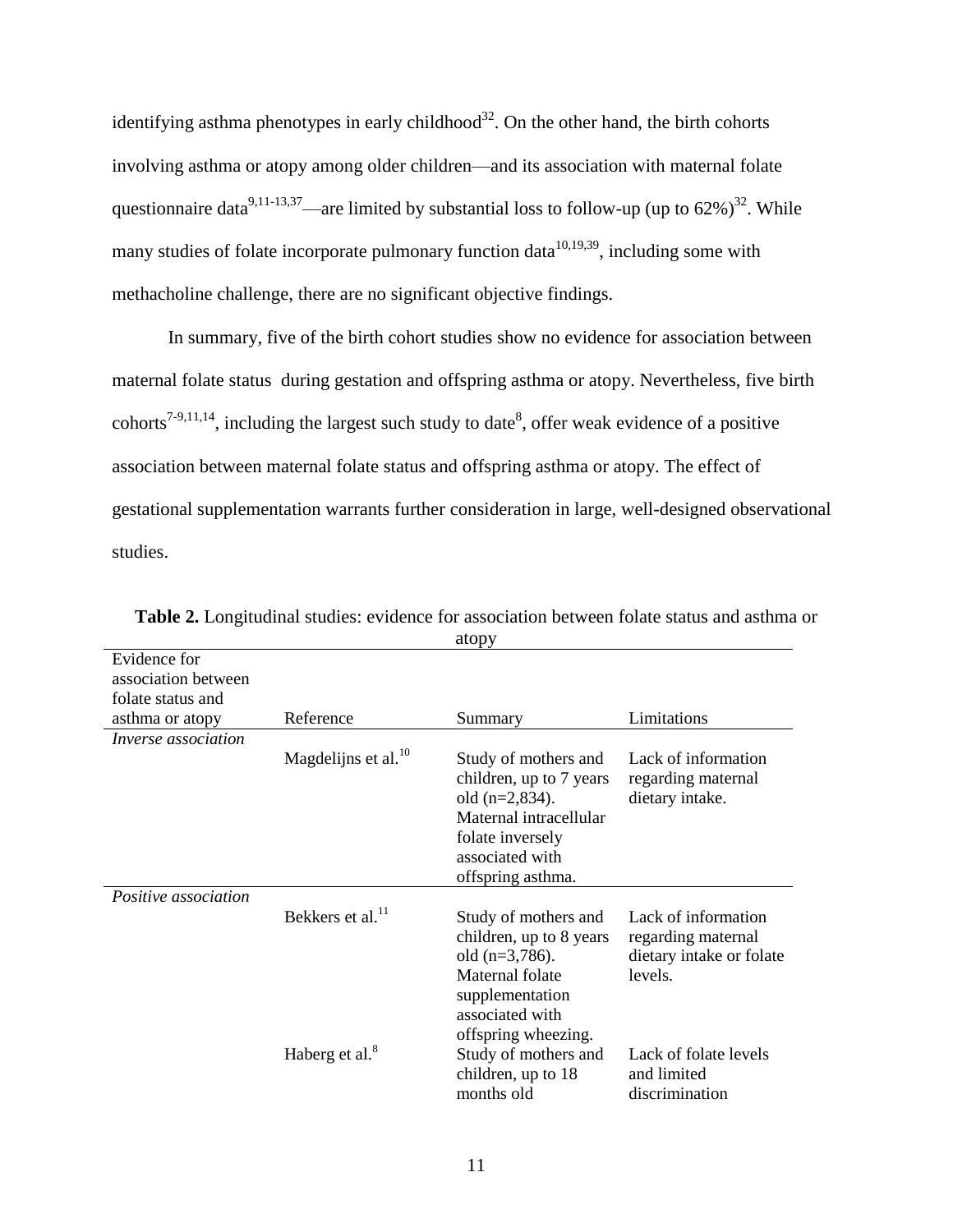## **Table 2** Continued

|                | Haberg et al. <sup>7</sup>          | $(n=32,077)$ . First-<br>trimester maternal<br>supplementation<br>associated with<br>offspring asthma.<br>Study of mothers and<br>children, up to 3 years<br>old $(n=1,962)$ .<br>Second-trimester<br>maternal serum folate | between early<br>childhood wheezing<br>and asthma.<br>Lack of information<br>regarding dietary<br>intake and limited<br>discrimination<br>between early |
|----------------|-------------------------------------|-----------------------------------------------------------------------------------------------------------------------------------------------------------------------------------------------------------------------------|---------------------------------------------------------------------------------------------------------------------------------------------------------|
|                | Kiefte-de Jong et al. <sup>14</sup> | associated with<br>offspring wheezing.<br>Study of mothers and<br>children, up to 4 years<br>old $(n=8,742)$ . First-<br>trimester maternal<br>serum folate                                                                 | childhood wheezing<br>and asthma.<br>Limited<br>discrimination<br>between early<br>childhood wheezing<br>and asthma.                                    |
|                | Lin et al. $39$                     | associated with<br>offspring atopic<br>dermatitis.<br>Study of children, 5-<br>17 years old $(n=144)$ .<br>Compared to first<br>quartile, second<br>quartile serum folate                                                   | Small sample size and<br>lack of information<br>regarding dietary<br>intake.                                                                            |
|                | Okupa et al. <sup>15</sup>          | associated with IgE.<br>Study of children, 2-9<br>years old $(n=138)$ .<br>Serum folate levels<br>associated with                                                                                                           | Small sample size and<br>lack of information<br>regarding dietary<br>intake.                                                                            |
|                | Whitrow et al. <sup>9</sup>         | allergic sensitization.<br>Study of mothers and<br>children, up to 5.5<br>years old $(n=423)$ .<br>Maternal folate<br>supplementation<br>associated with<br>offspring asthma.                                               | Lack of folate levels.                                                                                                                                  |
| No association | Granell et al. <sup>12</sup>        | Study of mothers and<br>children, up to 7-8<br>years old $(n=5,364)$ .<br>No significant<br>association between<br>third-trimester<br>maternal<br>supplementation and                                                       | Limited information<br>regarding maternal<br>dietary intake and lack<br>of folate levels.                                                               |
|                | Litonjua et al. <sup>40</sup>       | offspring atopy.<br>Study of mothers and<br>children, up to 2 years<br>old $(n=1,290)$ . No                                                                                                                                 | Lack of information<br>regarding maternal<br>folate levels and                                                                                          |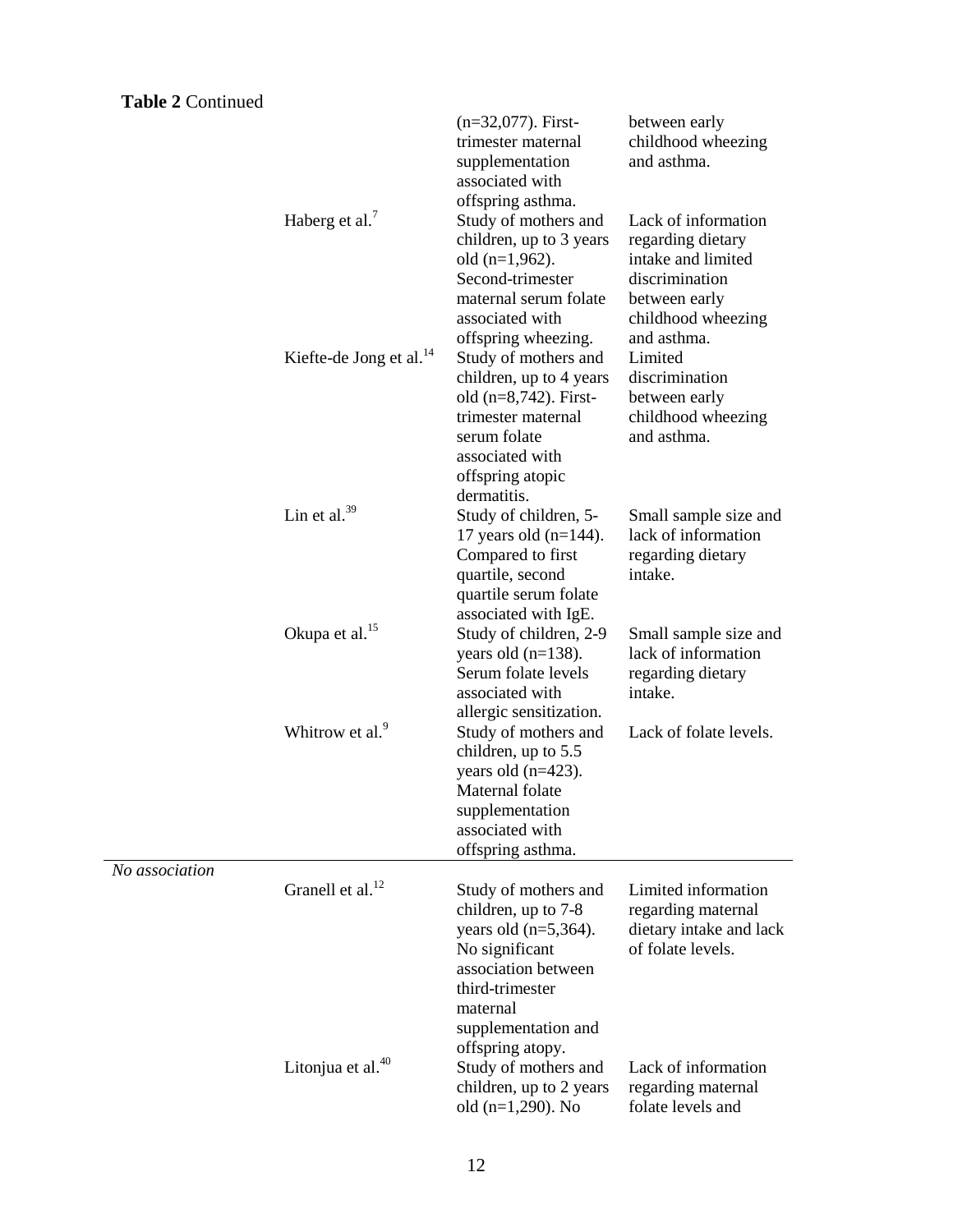|                                  | significant association<br>between first- or<br>second-trimester<br>maternal folate intake<br>and offspring<br>wheezing.                                                                     | limited discrimination<br>between early<br>childhood wheezing<br>and asthma.                                                                                                            |
|----------------------------------|----------------------------------------------------------------------------------------------------------------------------------------------------------------------------------------------|-----------------------------------------------------------------------------------------------------------------------------------------------------------------------------------------|
| Martinussen et al. <sup>37</sup> | Study of mothers and<br>children, up to 6 years<br>old $(n=1,499)$ . No<br>significant association<br>between first-trimester<br>maternal folate<br>supplementation and<br>offspring asthma. | Limited information<br>regarding maternal<br>dietary intake and lack<br>of folate levels.                                                                                               |
| Miyake et al. <sup>36</sup>      | Study of mothers and<br>children, up to 24<br>months old $(n=763)$ .<br>No significant<br>association between<br>maternal folate intake<br>and offspring<br>wheezing.                        | Limited information<br>regarding maternal<br>dietary intake and lack<br>of folate levels, as<br>well as limited<br>discrimination<br>between early<br>childhood wheezing<br>and asthma. |
| Nwaru et al. $^{13}$             | Study of mothers and<br>children, up to 5 years<br>old $(n=2,441)$ . No<br>significant association<br>between third-<br>trimester maternal<br>folate intake and<br>offspring asthma.         | Limited information<br>regarding maternal<br>dietary intake and lack<br>of folate levels.                                                                                               |

### **4.0 FOLATE MEASUREMENT**

Low serum folate is typically identified as less than  $3 \text{ ng/mL}^{38}$  $3 \text{ ng/mL}^{38}$  $3 \text{ ng/mL}^{38}$ . Red blood cell folate (normal  $>140$ ng/mL) is understood to reflect levels of stored folates<sup>[41](#page-32-9)</sup>. In the U.S., patterns of folate deficiency changed dramatically after the mandatory folic acid food fortification program was instituted from 1996-1998. This program was undertaken to reduce the risk of neural tube defects (NTD), and NTD incidence dropped significantly following folic acid fortification<sup>[42](#page-33-0)</sup>. The United States National Health and Nutrition Examination Survey (NHANES) data from 2010 indicates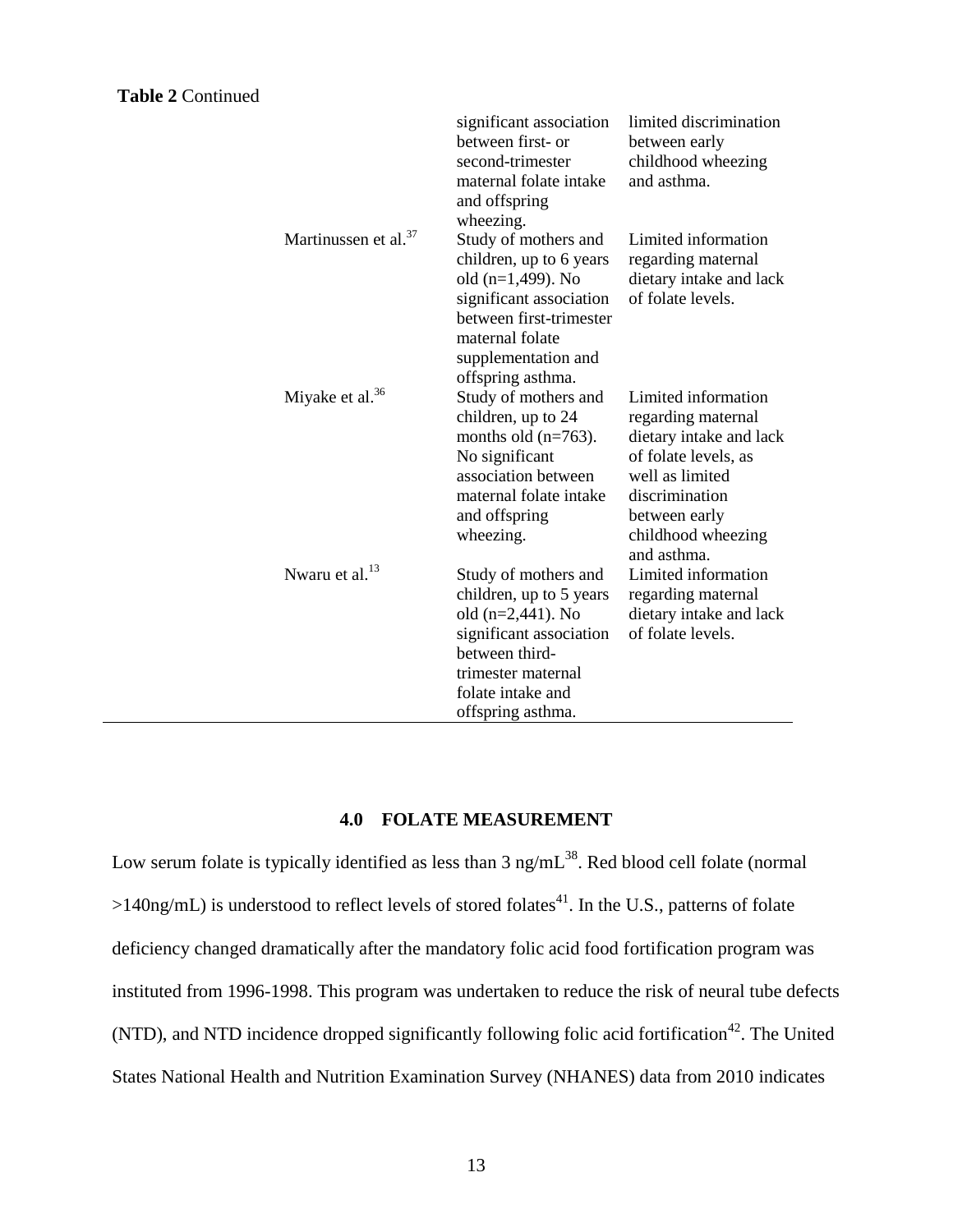that the prevalence of low serum folate decreased from 24% to  $\langle 1 \rangle$  since fortification<sup>[43](#page-33-1)</sup>. In countries where fortification is inadequate, NTD rates can remain unchanged<sup>[44](#page-33-2)</sup>.

There is substantial variability among the asthma and atopy studies discussed above as to when and how folate is measured. As noted, many of the studies use maternal self-reported folate supplementation and food frequency questionnaires<sup>[8](#page-29-7)[,9](#page-29-6)[,11](#page-30-0)[,13](#page-30-6)[,37](#page-32-6)[,40](#page-32-8)</sup>, with no laboratory measurement of folate. Moreover, in one study<sup>[36](#page-32-7)</sup>, supplement use is ignored. Among studies that involve laboratory measurement, some use serum folate values<sup>[7](#page-29-4)</sup> and others use intracellular folate levels<sup>[10](#page-29-5)</sup>, which can more accurately reflect folic acid stores over preceding months<sup>[41](#page-32-9)</sup>.

Folate measurements are variably effective in different subjects. If 5-methyl-THF predominates as the one-carbon form of folate in serum and red blood cells, conventional assays can be sufficient. On the other hand, in people with the common MTHFR C677T polymorphism, for example, a variety of other one-carbon folate forms are present<sup>[45](#page-33-3)</sup> that may go underestimated. Other approaches, including mass spectrometry, can more effectively assess the presence of both folate metabolites and unmetabolized folic acid<sup>[46](#page-33-4)</sup>.

These studies come to varied conclusions regarding the timing of maternal folate supplementation. Haberg et al. note increased wheezing in children born to mothers who supplement folate in the fi[r](#page-29-7)st trimester<sup>8</sup> and in the second trimester<sup>[7](#page-29-4)</sup>. Whitrow et al. note a similar association in child[r](#page-29-6)en born to mothers who supplement folate in the third trimester<sup>9</sup>, but not in early pregnancy. These authors suggest that a second trimester effect of maternal folate on asthma could be mediated by the increase in amniotic IgE characteristic of gestation weeks 16-  $18<sup>47</sup>$  $18<sup>47</sup>$  $18<sup>47</sup>$ . This positive association is not noted consistently, however. The Martinussen et al.<sup>[37](#page-32-6)</sup> prospective cohort study, for example, is designed to evaluate the effect of first-trimester folate supplementation, and no increased wheezing in offspring is observed.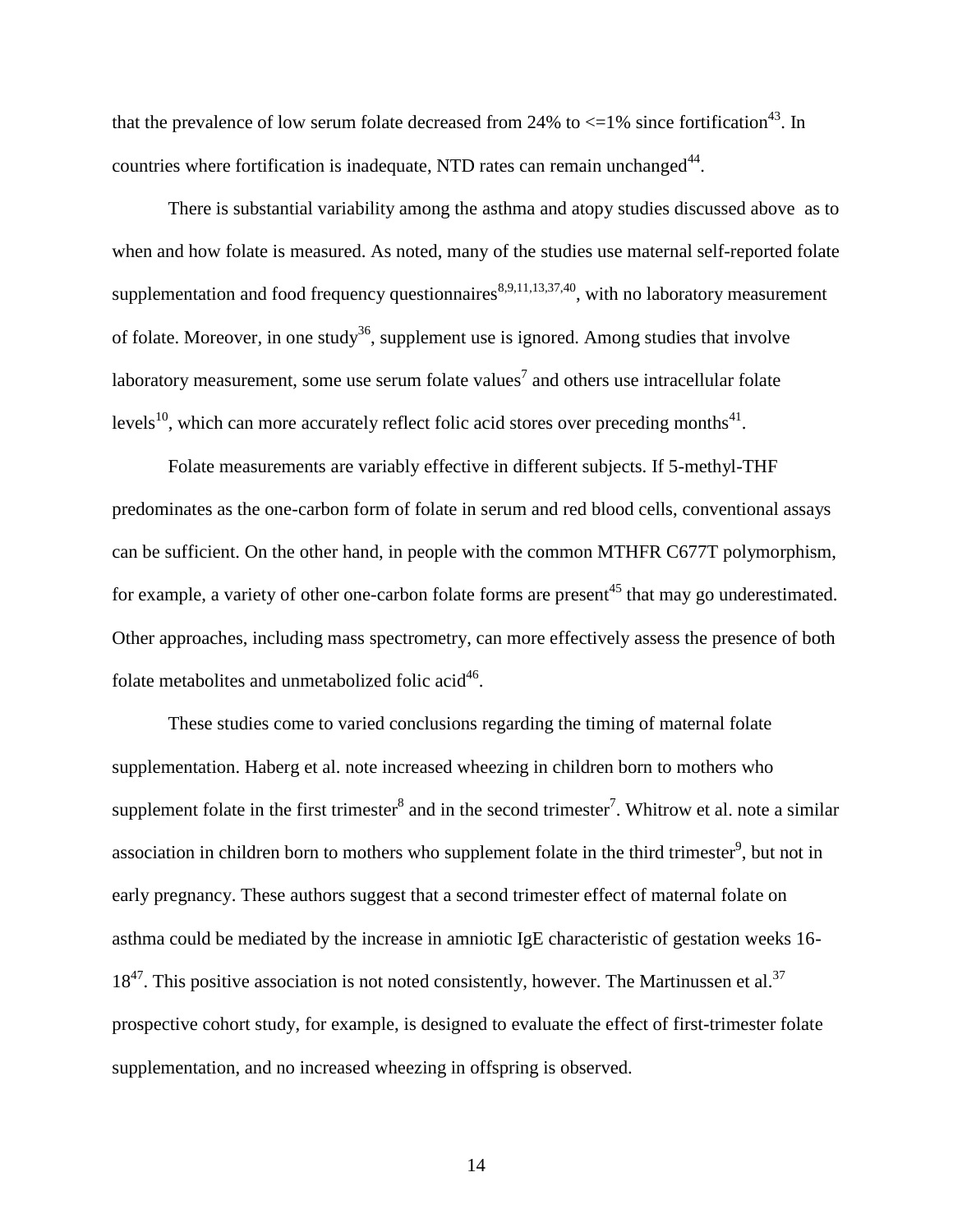Folate intake can be difficult to assess with food frequency questionnaires<sup>[19](#page-30-4)</sup>. Folates in foods have poor stability and incomplete bioavailability<sup>[48](#page-33-6)</sup>. By comparison, folic acid supplementation is relatively stable and bioavailable. Food frequency questionnaires have been specially modified for use in pregnancy methyl-donor studies<sup>[49](#page-33-7)</sup>.

In Bueso et al.<sup>[33](#page-32-1)</sup>, participants complete a four-day food diary. They are given a video with instructions regarding how to fill out the 18-page form. An accompanying photographic booklet helps these teenage participants to identify portion size. A similar food frequency questionnaire, validated for use in a Japanese population, is used in the Miyake et al.<sup>[36](#page-32-7)</sup> prospective study. Validated food frequency questionnaires are also employed in Whitrow et al[.](#page-29-6)<sup>9</sup>, but multiple commentators suggest that these estimates are incorrect<sup>[50,](#page-33-8)[51](#page-33-9)</sup> because they take into account only free folic acid and do not include accurate fortification data.

Multiple quality cohort studies $8,11,16,37$  $8,11,16,37$  $8,11,16,37$  $8,11,16,37$  focus only on the presence of supplements and do not account for maternal dietary intake. High serum folate levels are commonly associated with supplement use<sup>[52](#page-34-0)</sup>, and it is reasonable to question the relevance of enriched cereal-grain product consumption in studies of adverse folate effects. Nevertheless, the complexity of evaluating food diaries and questionnaires, as well as measuring folate in the laboratory, provides one indication of why consistent findings in studies of folate and asthma are difficult to achieve.

A causative pattern of folate supplementation triggering offspring wheezing may not stop at birth. This positive relationship could persist through a critical period of early childhood during which high folate levels would continue to be associated with allergic sensitization<sup>[15](#page-30-2)</sup>. In later childhood, however, folate could change from a causative factor in childhood wheezing to a protective one.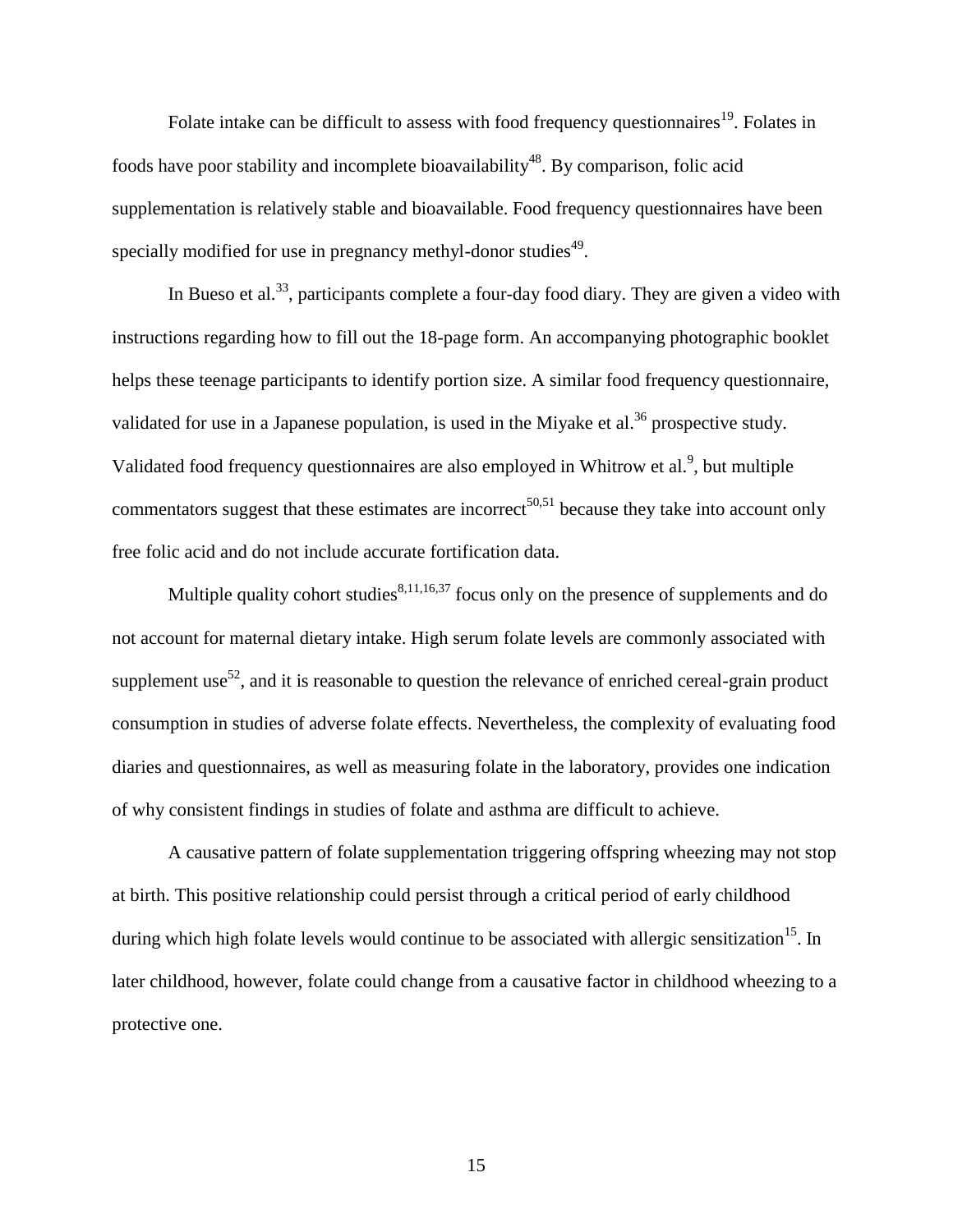### **5.0 FOLATE GENE-BY-ENVIRONMENT INTERACTIONS**

The methylenetetrahydrofoate reductase (MTHFR) gene is frequently implicated in studies of folate status and asthma. The common homozygous C677T mutation in the MTHFR gene is reported as a cause of abnormal folate metabolism<sup>[45](#page-33-3)</sup>. The T allele has an allele frequency of more than one-third in multiple reports<sup>[30,](#page-31-8)[53](#page-34-1)</sup>. Individuals with the TT genotype have consistently lower serum folate than other genotypes, and some authors suggest that this genotype can be used as a marker of low folate status<sup>[19](#page-30-4)</sup>.

In a large English cohort study including 5,364 children<sup>[12](#page-30-5)</sup>, atopy is assessed in children ages 7 to 8 by skin prick testing, and the children are assessed for the presence of physiciandiagnosed asthma or current symptoms. The MTHFR C677T variant is not noted to have an association with asthma or allergy in these children, even after adjustment for dietary folate intake.

Likewise, a cross-sectional study of Danish adolescents and adults<sup>[20](#page-30-9)</sup> does not find an association between the C677T polymorphism and either subjective or objective indicators of atopy. Lab data from this study includes serum specific IgE, skin prick testing, and methacholine challenge. In a subsequent cross-sectional study with longitudinal follow-up by the same authors<sup>[19](#page-30-4)</sup>, however, there is an association between doctor-diagnosed asthma and both folate status and C677T polymorphism (TT vs. CC genotype  $aOR = 1.52$ , 95% CI 1.12-2.06). They also note that individuals with both TT genotype and low estimated dietary folate intake are even more likely to have atopy when compared with those with higher folate intake. A Chinese casecontrol study of 1,682 adults likewise finds greater prevalence of the TT genotype among atopic asthmatic patients as compared with controls $^{54}$  $^{54}$  $^{54}$ .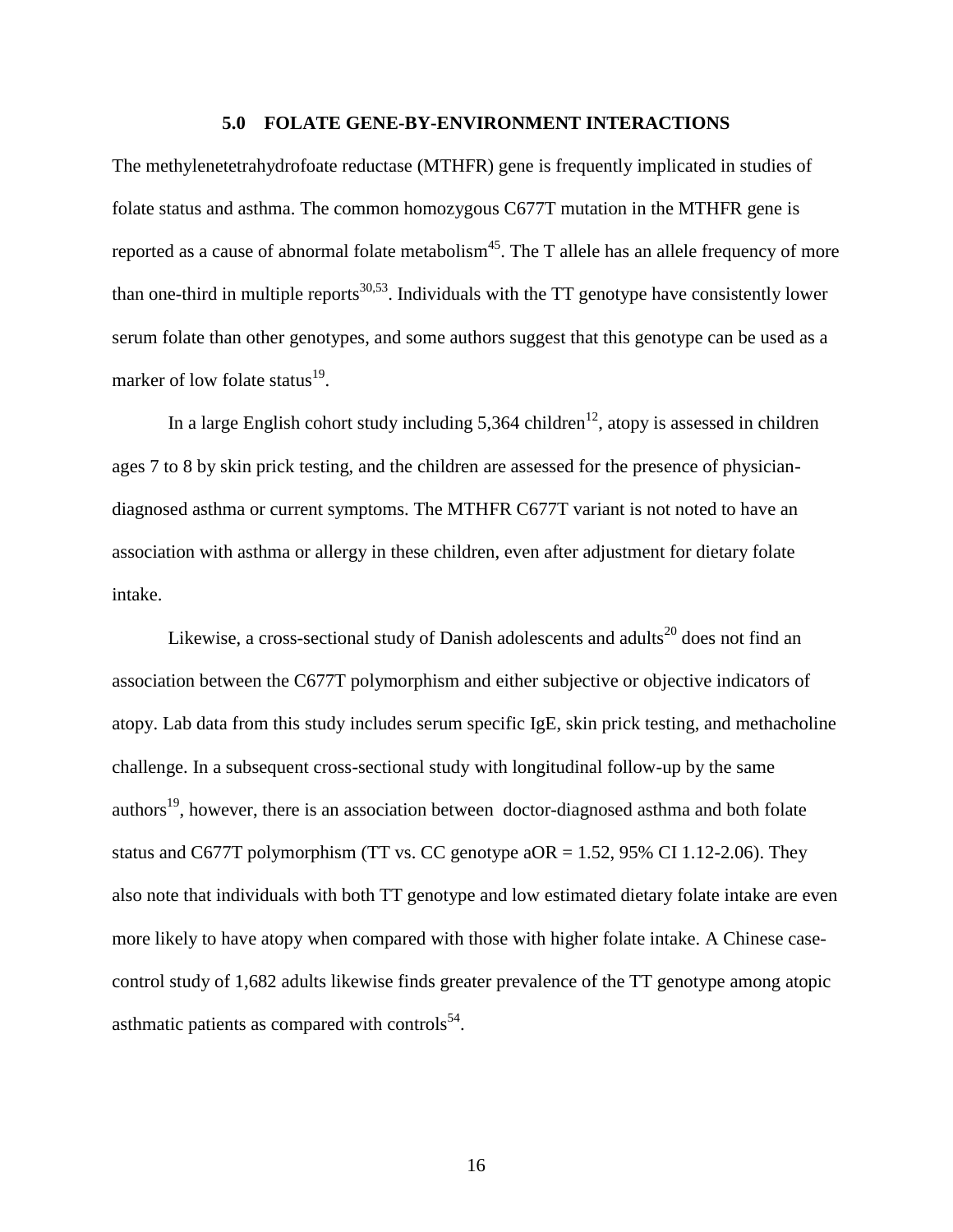In a separate cross-sectional study of 1,482 Danish adults<sup>[21](#page-31-10)</sup>, Husemoen et al. identify the MTHFR C677T variant genotype and assess serum specific IgE levels for inhalant allergens. The MTHFR TT homozygotes have a significantly higher risk for atopy than either heterozygotes (CT) or normal (CC) individuals (aOR 1.76, 95% CI 1.19-2.60). This study does not assess the presence of asthma, however.

A cohort study of Spanish children at ages 4 to 6 years<sup>[55](#page-34-3)</sup> identifies hypomethylation of the arachidonate 12-lipoxygenase (ALOX12) gene as being associated with increased risk of persistent wheezing. The investigators collect data regarding maternal folate supplementation during pregnancy, but no association between gestational folate supplementation and ALOX12 hypomethylation is identified.

While there is a possible association between folate and asthma, there is not a genetic marker of folate status that consistently is associated with asthma or atopy. There is good evidence for association between MTHFR genotype and folate status<sup>[19](#page-30-4)</sup>, but the interpretation of MTHFR asthma studies is limited due to possible selection bias, as well as insufficient identification of the asthma phenotype<sup>[32](#page-32-0)</sup>. Individuals with genetic polymorphisms may have a different distribution of folate metabolites $46$ , and a complete laboratory folate evaluation could yield more consistent results.

#### **6.0 MECHANISMS OF FOLATE EFFECTS ON ASTHMA OR ATOPY**

The primary mechanistic explanation for folate effects in asthma or atopy is DNA methylation. Epigenetic change could also account for heritable disease risk. Synergistic effects associated with varied diets high in fruits and vegetables<sup>[56](#page-34-4)</sup>, however, could also account for the perceived effects of folate status.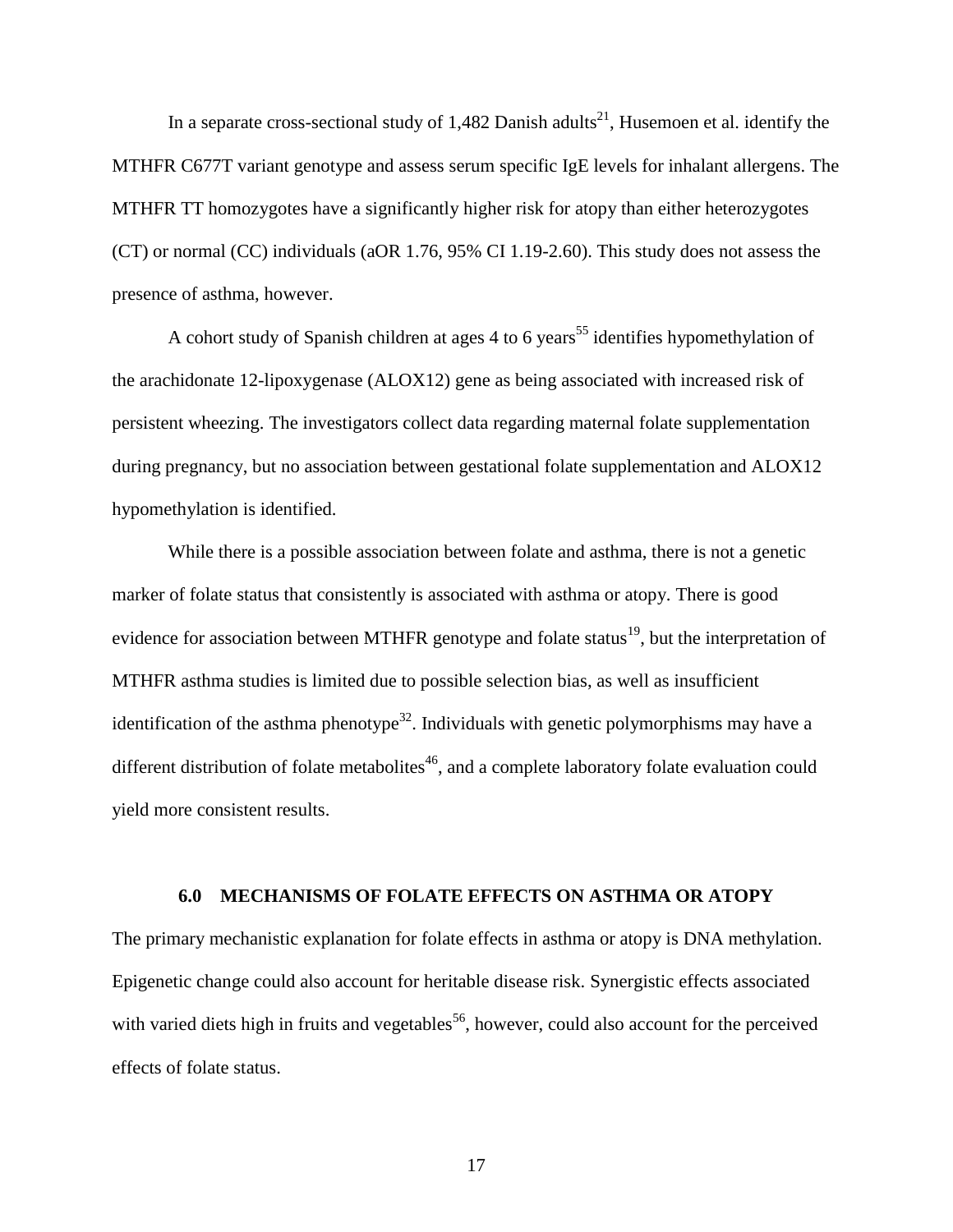#### **6.1 MATERNAL SUPPLEMENTATION AND METHYLATION**

Methylation patterns can affect genetic expression broadly, but they are also implicated in specific patterns of cytokine production in the asthma phenotype<sup>[57](#page-34-5)</sup>. T lymphocytes mature into Th1 and Th2 lineages that generate cellular or humoral immune response. Th2 cells, which are associated with distinct methylation patterns<sup>[58](#page-34-6)</sup>, produce cytokines implicated in asthma and other atopic response.

At the 5' end of a gene, there is a higher prevalence of cytidine phosphate guanosine (CpG) sequences, called CpG islands<sup>[59](#page-34-7)</sup>. Methylation of CpG islands in promoter regions can silence transcription<sup>[60](#page-34-8)</sup>. Approximately 88% of active promoter regions are associated with CpG islands and can thereby theoretically be governed by methylation<sup>[61](#page-34-9)</sup>. FoxP3 is a transcription factor regulating development of Treg cells, which modulate the immune response. FoxP3 expression and Treg cell development are noted to vary with methylation patterns<sup>[62](#page-35-0)</sup>.

DNA methylation has an epigenetic role in the development of a Th2 phenotype<sup>[5](#page-29-2)[,63](#page-35-1)</sup>. Folate, like dietary methionine and choline, is identified as a methyl donor that leads to the methylation of  $DNA^{64}$  $DNA^{64}$  $DNA^{64}$ . A methyl donor can alter disease risk by methylating, and thereby downregulating, genes that govern the development of an atopic phenotype. Prescott and Clifton<sup>[63](#page-35-1)</sup> identify folate as being the current most notable candidate for epigenetic determination of asthma phenotype. The Runx3 transcription factor implicated in the Hollingsworth study has a corresponding binding site in the FoxP3 promoter region, and Runx3 and FoxP3 are identified jointly as important to the development of the Treg lineage<sup>[65](#page-35-3)</sup>.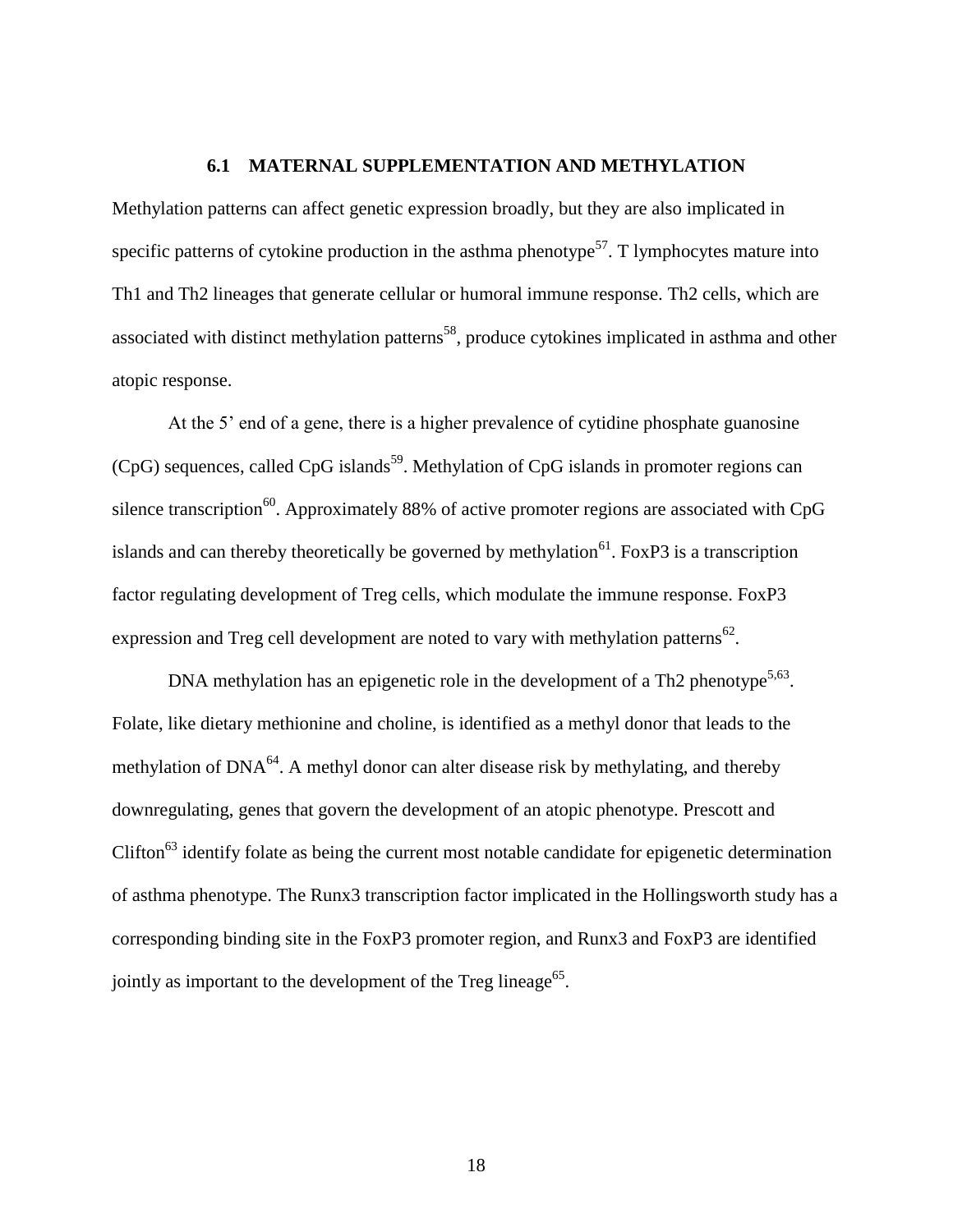#### **6.2 FOLATE STATUS AND IMMUNE SYSTEM FUNCTION**

Folate is suggested to modulate immune response and provide resistance to infection. Folate deficiency decreases numbers of circulating  $T$  lymphocytes<sup>[66](#page-35-4)</sup> and impairs natural killer (NK) cell-mediated cytotoxicity<sup>[67](#page-35-5)</sup>. A mother who continues to take supplements after the birth of her child could be less likely to develop respiratory illness herself, and therefore less likely to have children who wheeze $40$ .

Folate status can also be a marker of nutritional status<sup>[15](#page-30-2)</sup>. Many vitamins and trace elements are studied for their effect on immune function. Children with low folate could have multiple relative nutritional deficiencies that cumulatively would put them at risk for wheezing illness. The cross-sectional Australian study of  $1,601$  young adults<sup>[34](#page-32-4)</sup> finds that apple and pear consumption are protective for asthma (aOR 0.83, 95% CI 0.71-0.98), and people consuming fewer dietary antioxidants are noted to have increased bronchial reactivity<sup>[68](#page-35-6)</sup>.

#### **6.3 FOLATE TOXICITY AND IMMUNE REGULATION**

The synthetic folic acid found in supplements is absorbed differently than dietary folates, and intestinal folic acid transport is saturable<sup>[69](#page-35-7)</sup>. Excess intake can result in circulating unmetabolized folic acid<sup>[70](#page-35-8)</sup>. The effects of unmetabolized folic acid are unknown, but some investigators have proposed that the circulating folic acid can cause immune dysregulation, including reduced natural killer cell cytotoxicity $^{71}$  $^{71}$  $^{71}$ .

#### **7.0 SUMMARY AND FUTURE DIRECTIONS**

Several studies of maternal folate supplementation find an association with increased risk of wheezing, asthma, or other markers of atopy in offspring<sup>[7-9,](#page-29-4)[11](#page-30-0)</sup>. The murine model study suggests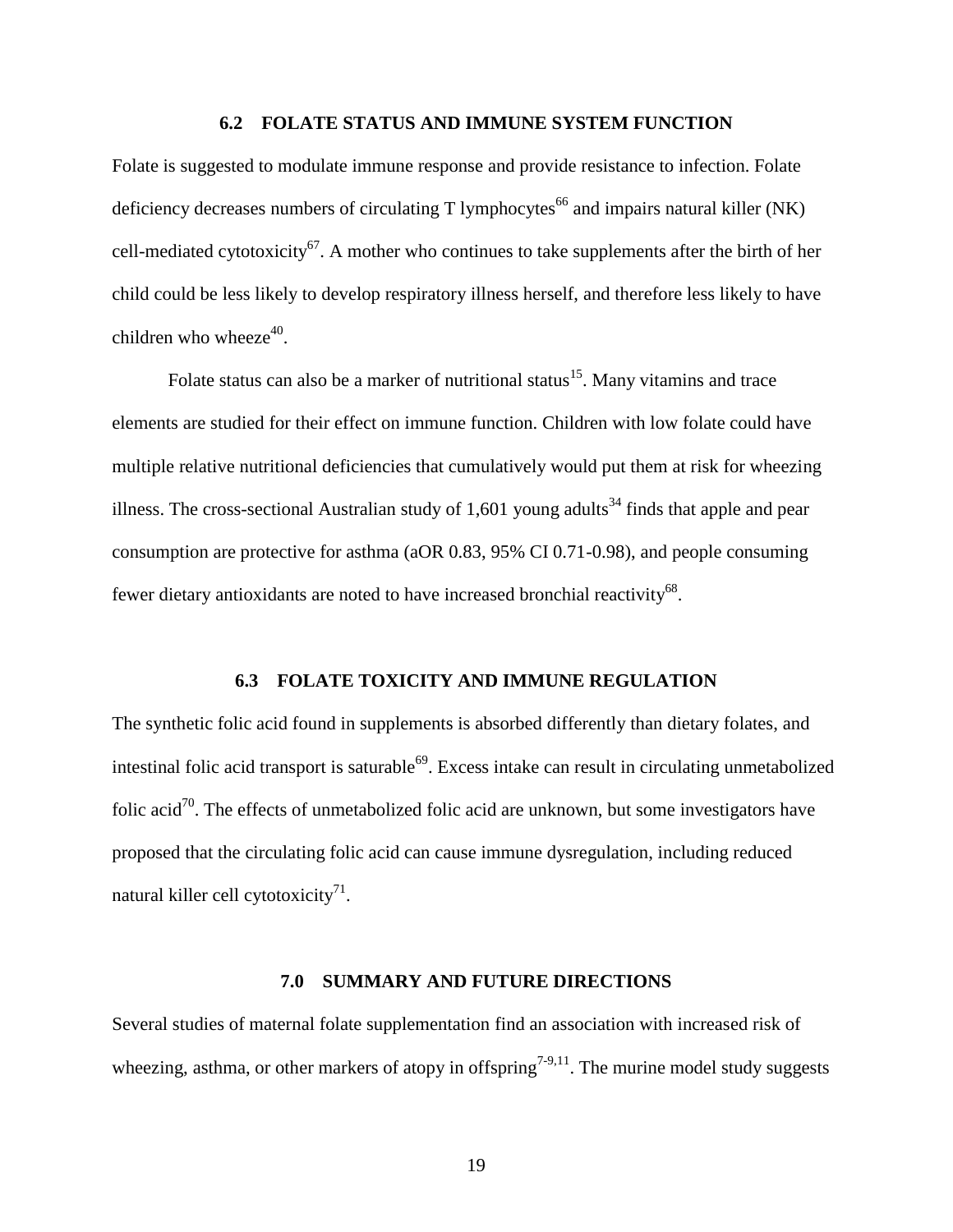the same association, and even identifies reversibility of DNA methylation in atopy candidate genes<sup>6</sup>[.](#page-29-3) Differential methylation is the most promising mechanism to explain the effect of folate on the development of asthma.

Higher serum levels of folate in a patient at risk for asthma or atopy may be protective<sup>[16-](#page-30-3)</sup>  $19$ , but studies of low folate status in patients with MTHFR polymorphism have shown varied results<sup>[12,](#page-30-5)[21](#page-31-10)</sup>. Approaches to the assessment of folate status vary widely, and there are multiple challenges that complicate the accurate recording of dietary folate intake.

Most of these conclusions are drawn from observational studies. There is established benefit of maternal folate supplementation in preventing NTD, and changes to folate intake cannot be recommended on the basis of available literature. There are not randomized clinical trials investigating the effects of differing levels of folate supplementation<sup>[72](#page-35-10)</sup>. Moreover, effective accounting for folate levels will entail joint study of intake, supplementation, and serum levels. The value of employing red blood cell folate in these studies is not yet known, and serum measurements should include multiple folate species (e.g., 5-methyl-THF, 5-formyl-THF, and folic acid) that comprise total folate in serum<sup>[73](#page-36-0)</sup>.

#### **7.1 PUBLIC HEALTH RECOMMENDATIONS**

Several studies suggest a protective effect of folate in children and adults that is the opposite of gestational exposure, and effects on all these groups warrant further investigation. Large observational studies would be needed prior to the launch of clinical trials assessing safety, dosing, and delivery of folate in asthma treatment. In addition, recommendations could vary based on timing, sex, race, and ethnicity, and these factors will need to be explored in future studies.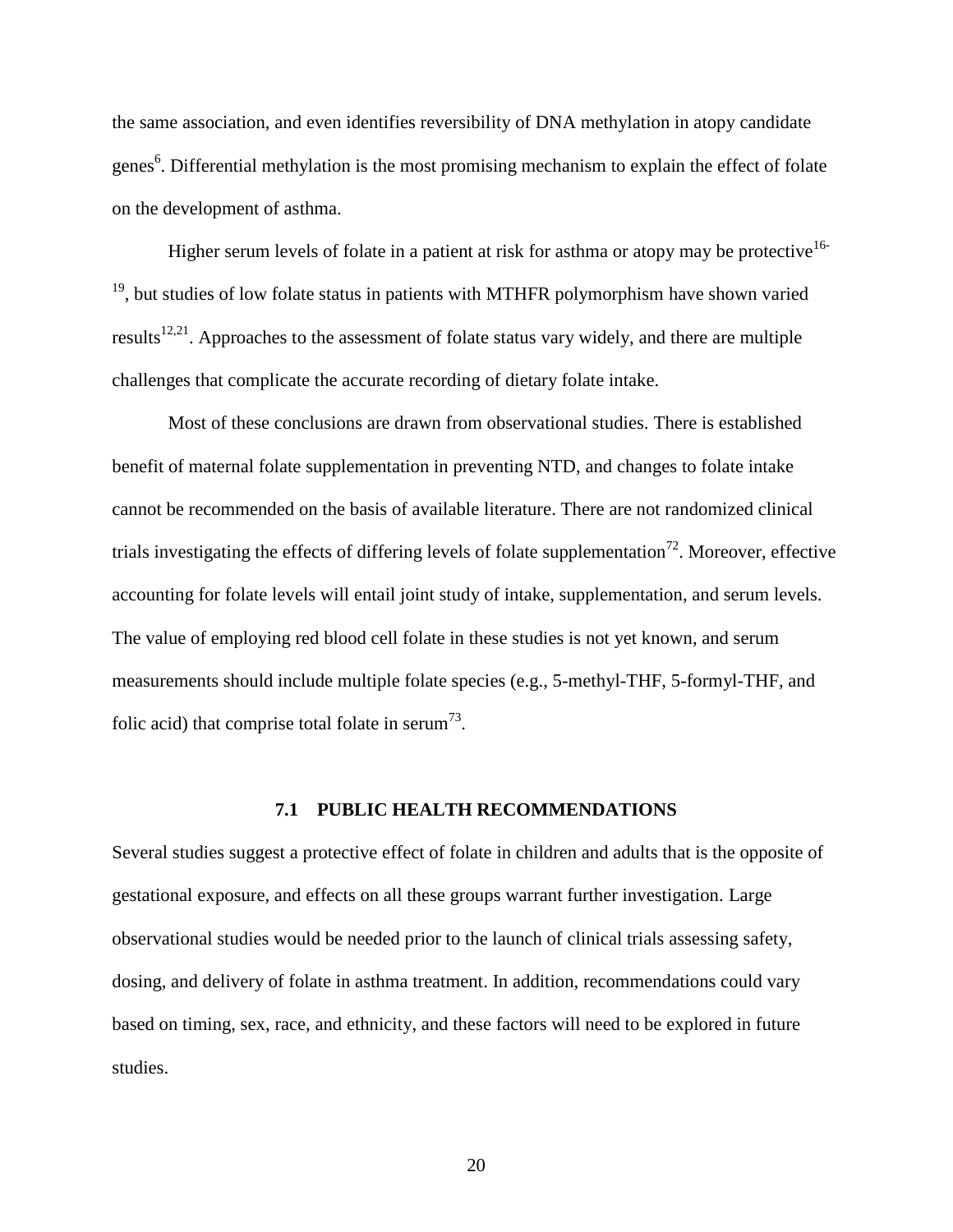In evaluating the impact of the murine model study, Miller<sup>[74](#page-36-1)</sup> speculates about a connection between folate supplementation and increasing asthma prevalence, but cautions against drawing conclusions from an animal model. Moreover, the primary increase in asthma prevalence in the United States occurred prior to the mandatory folic acid supplementation of foods $^{75}$  $^{75}$  $^{75}$ .

Some investigators suggest that there could be an optimal time for folic acid supplementation, in which neuroprotective effects are maintained but atopy risks are minimized<sup>[14,](#page-30-1)[76](#page-36-3)</sup>. The decision-making process governing folate supplementation could differ depending on the patient population<sup>[50](#page-33-8)</sup>. In populations at lower risk for asthma, for example, maternal folate supplementation could be even more strongly encouraged in order to limit risks of spina bifida and pregnancy-associated anemia.

Ultimately, public health recommendations directed toward asthma—or any other perceived supplementation risk—will depend on our thorough understanding of how folate reduces NTD. Some women who take folic acid still have offspring with NTD, which has prompted a search for other nutritional or genetic factors underlying  $NTD<sup>77</sup>$  $NTD<sup>77</sup>$  $NTD<sup>77</sup>$ . The delineation of the dose-response relationship between folate and NTD will be needed to guide future public health recommendations<sup>[72](#page-35-10)</sup> for other disease processes such as asthma.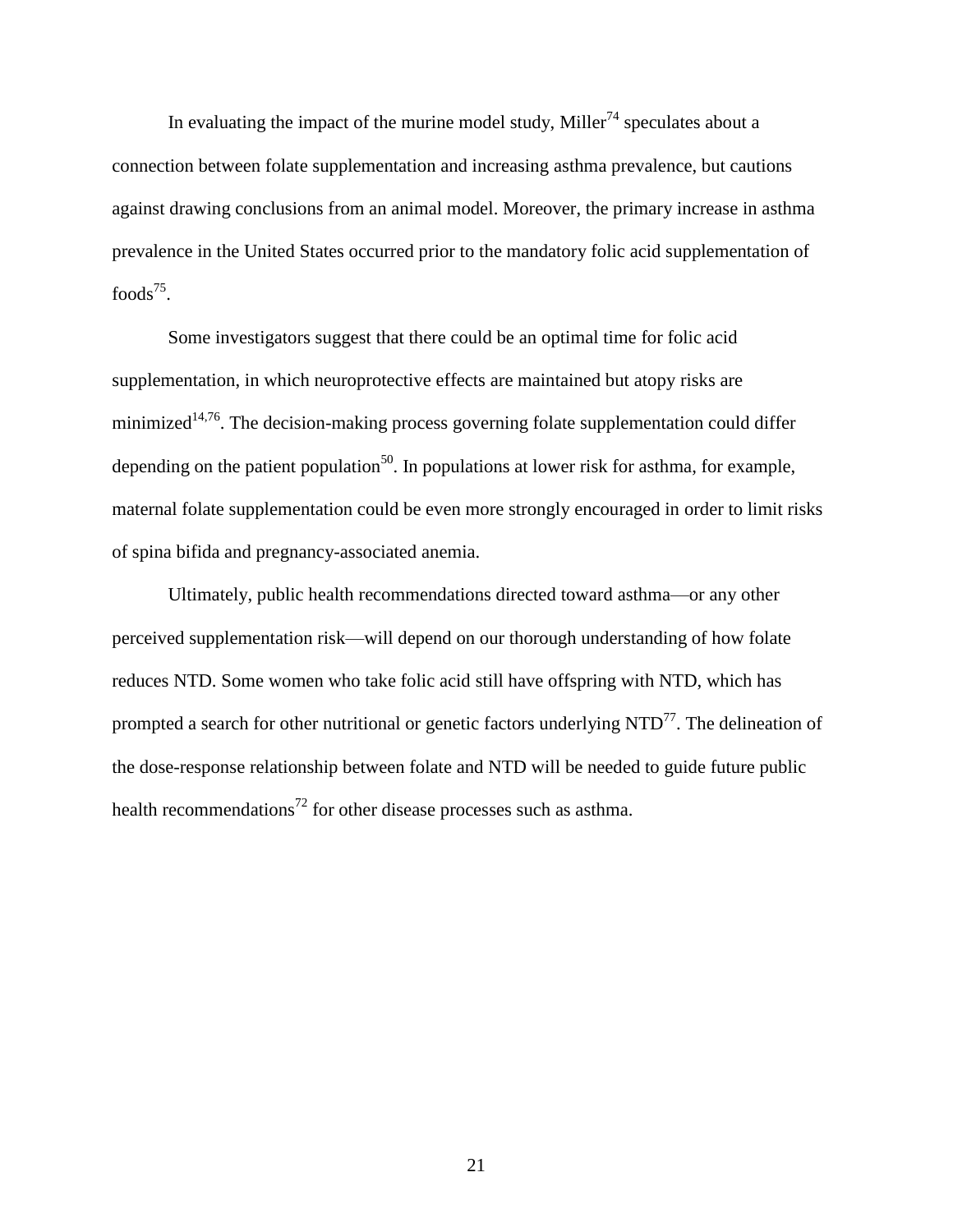## **BIBLIOGRAPHY**

<span id="page-29-0"></span>1. Akinbami LJ, Moorman JE, Bailey C, et al. Trends in asthma prevalence, health care use, and mortality in the United States, 2001-2010. NCHS Data Brief, no 94. Hyattsville, MD: National Center for Health Statistics; 2012.

<span id="page-29-1"></span>2. Devereux G, Litonjua AA, Turner SW, et al. Maternal vitamin D intake during pregnancy and early childhood wheezing. The American journal of clinical nutrition 2007;85:853-9.

3. Devereux G, Turner SW, Craig LC, et al. Low maternal vitamin E intake during pregnancy is associated with asthma in 5-year-old children. American journal of respiratory and critical care medicine 2006;174:499-507.

4. Allan K, Devereux G. Diet and asthma: nutrition implications from prevention to treatment. Journal of the American Dietetic Association 2011;111:258-68.

<span id="page-29-2"></span>5. Miller RL, Ho S-MM. Environmental epigenetics and asthma: current concepts and call for studies. American journal of respiratory and critical care medicine 2008;177:567-73.

<span id="page-29-3"></span>6. Hollingsworth JW, Maruoka S, Boon K, et al. In utero supplementation with methyl donors enhances allergic airway disease in mice. The Journal of clinical investigation 2008;118:3462-9.

<span id="page-29-4"></span>7. Haberg SE, London SJ, Nafstad P, et al. Maternal folate levels in pregnancy and asthma in children at age 3 years. J Allergy Clin Immunol 2011;127:262-4, 4 e1.

<span id="page-29-7"></span>8. Haberg SE, London SJ, Stigum H, Nafstad P, Nystad W. Folic acid supplements in pregnancy and early childhood respiratory health. Archives of disease in childhood 2009;94:180- 4.

<span id="page-29-6"></span>9. Whitrow MJ, Moore VM, Rumbold AR, Davies MJ. Effect of supplemental folic acid in pregnancy on childhood asthma: a prospective birth cohort study. American journal of epidemiology 2009;170:1486-93.

<span id="page-29-5"></span>10. Magdelijns FJH, Mommers M, Penders J, Smits L, Thijs C. Folic acid use in pregnancy and the development of atopy, asthma, and lung function in childhood. Pediatrics 2011;128:e135-44.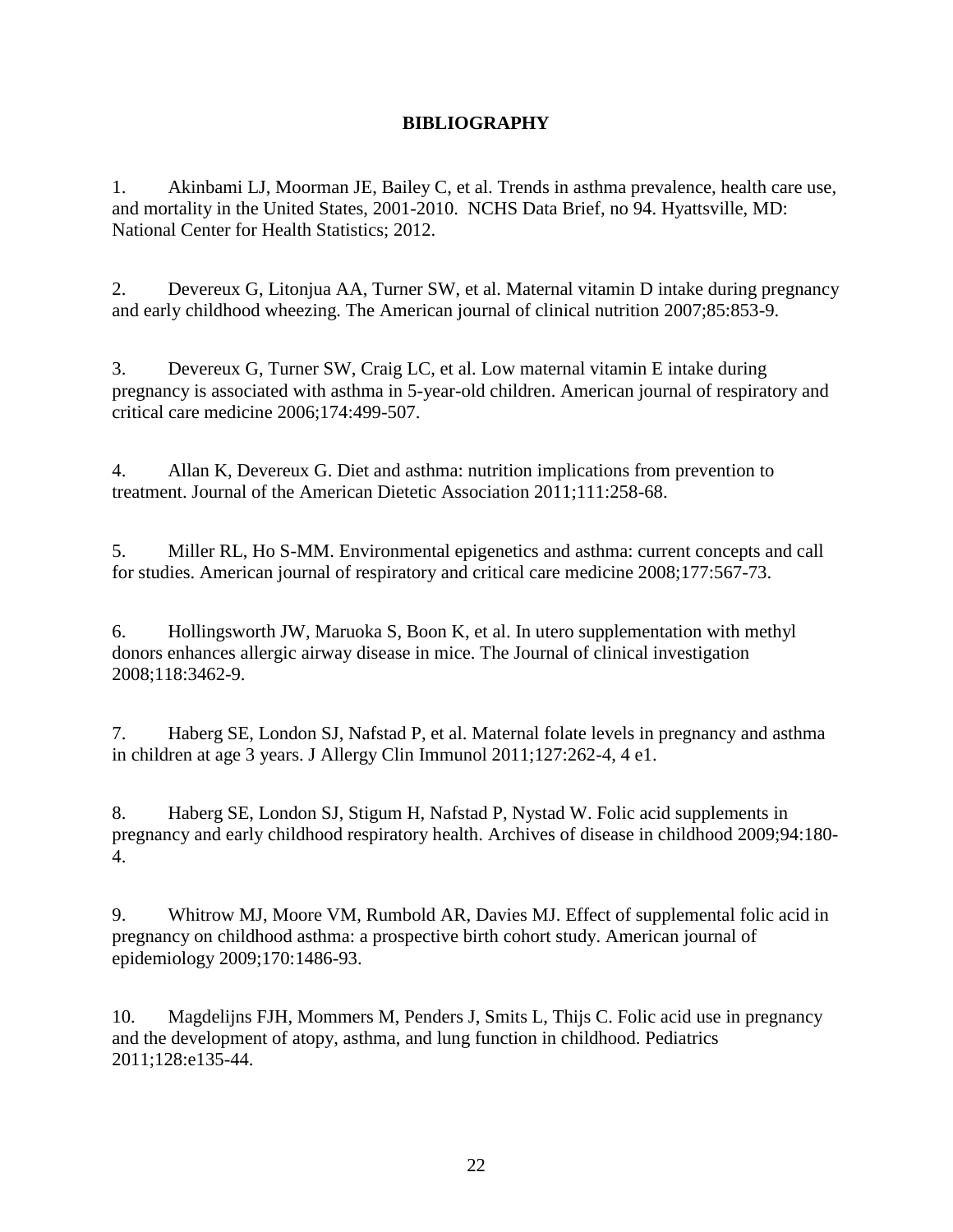<span id="page-30-0"></span>11. Bekkers MBM, Elstgeest LEM, Scholtens S, et al. Maternal use of folic acid supplements during pregnancy, and childhood respiratory health and atopy. The European respiratory journal : official journal of the European Society for Clinical Respiratory Physiology 2012;39:1468-74.

<span id="page-30-5"></span>12. Granell R, Heron J, Lewis S, et al. The association between mother and child MTHFR C677T polymorphisms, dietary folate intake and childhood atopy in a population-based, longitudinal birth cohort. Clinical and experimental allergy : journal of the British Society for Allergy and Clinical Immunology 2008;38:320-8.

<span id="page-30-6"></span>13. Nwaru BI, Erkkola M, Ahonen S, et al. Intake of antioxidants during pregnancy and the risk of allergies and asthma in the offspring. European journal of clinical nutrition 2011;65:937- 43.

<span id="page-30-1"></span>14. Kiefte-de Jong JC, Timmermans S, Jaddoe VW, et al. High circulating folate and vitamin B-12 concentrations in women during pregnancy are associated with increased prevalence of atopic dermatitis in their offspring. The Journal of nutrition 2012;142:731-8.

<span id="page-30-2"></span>15. Okupa AY, Lemanske RF, Jackson DJ, Evans MD, Wood RA, Matsui EC. Early-life folate levels are associated with incident allergic sensitization. The Journal of allergy and clinical immunology 2012:1-5.

<span id="page-30-3"></span>16. Matsui EC, Matsui W. Higher serum folate levels are associated with a lower risk of atopy and wheeze. The Journal of allergy and clinical immunology 2009;123:1-17.

<span id="page-30-7"></span>17. Farres MN, Shahin RY, Melek NA, El-Kabarity RH, Arafa NA. Study of folate status among Egyptian asthmatics. Internal medicine (Tokyo, Japan) 2011;50:205-11.

<span id="page-30-8"></span>18. Patel BD, Welch AA, Bingham SA, et al. Dietary antioxidants and asthma in adults. Thorax 2006;61:388-93.

<span id="page-30-4"></span>19. Thuesen BH, Husemoen LL, Ovesen L, et al. Atopy, asthma, and lung function in relation to folate and vitamin B(12) in adults. Allergy 2010;65:1446-54.

<span id="page-30-9"></span>20. Thuesen BH, Husemoen LL, Fenger M, Linneberg A. Lack of association between the MTHFR (C677T) polymorphism and atopic disease. The clinical respiratory journal 2009;3:102- 8.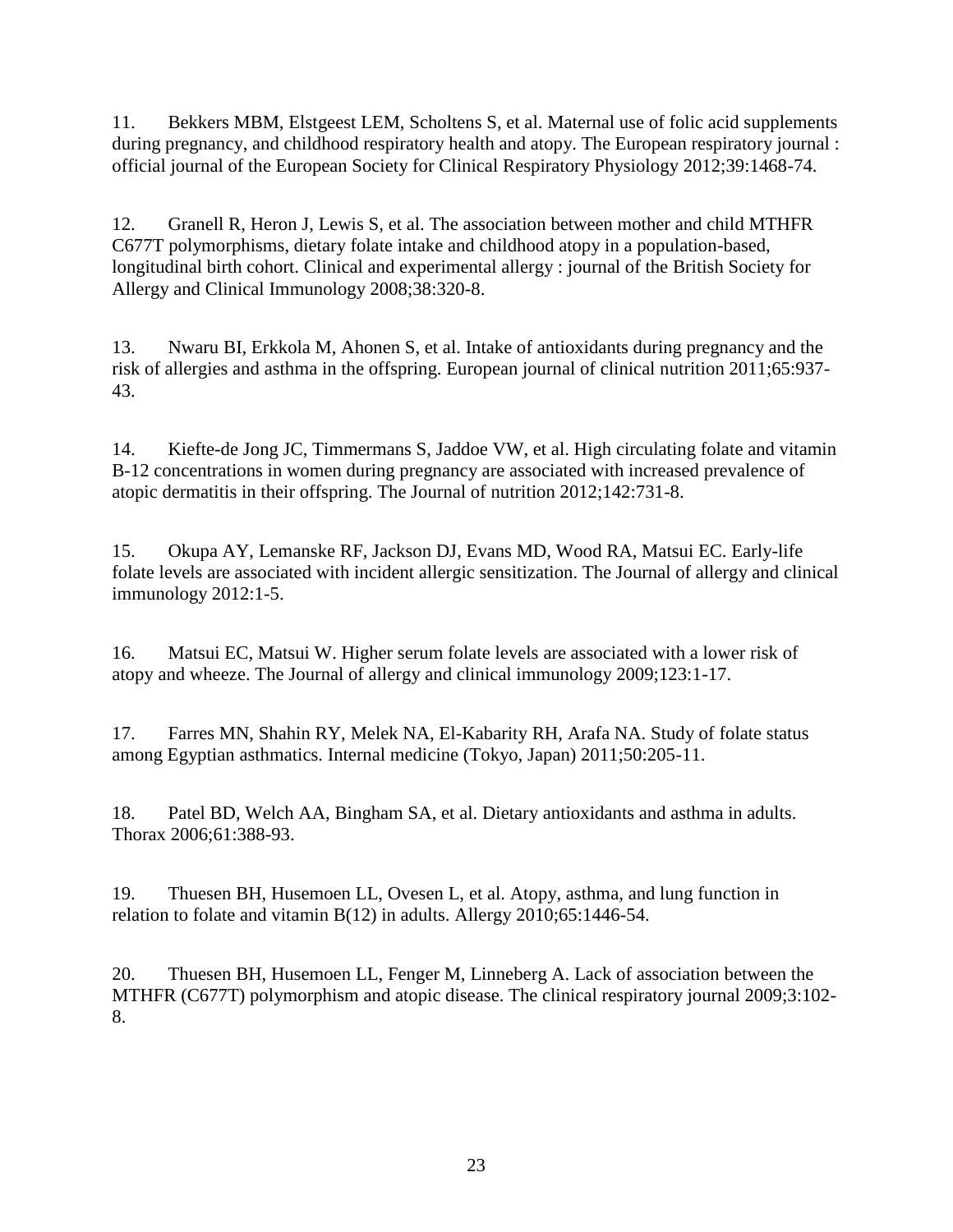<span id="page-31-10"></span>21. Husemoen LL, Toft U, Fenger M, Jorgensen T, Johansen N, Linneberg A. The association between atopy and factors influencing folate metabolism: is low folate status causally related to the development of atopy? International journal of epidemiology 2006;35:954-61.

<span id="page-31-0"></span>22. Prevention of neural tube defects: results of the Medical Research Council Vitamin Study. MRC Vitamin Study Research Group. Lancet 1991;338:131-7.

<span id="page-31-1"></span>23. Eichholzer M, Tonz O, Zimmermann R. Folic acid: a public-health challenge. Lancet 2006;367:1352-61.

<span id="page-31-2"></span>24. Ray JG, Singh G, Burrows RF. Evidence for suboptimal use of periconceptional folic acid supplements globally. Bjog 2004;111:399-408.

<span id="page-31-3"></span>25. Iyer R, Tomar SK. Folate: a functional food constituent. Journal of food science 2009;74:R114-22.

<span id="page-31-4"></span>26. Caudill MA. Folate bioavailability: implications for establishing dietary recommendations and optimizing status. The American journal of clinical nutrition 2010;91:1455S-60S.

<span id="page-31-5"></span>27. Gregory JF, Quinlivan EP. In vivo kinetics of folate metabolism. Annual review of nutrition 2002;22:199-220.

<span id="page-31-6"></span>28. Chiang PK, Gordon RK, Tal J, et al. S-Adenosylmethionine and methylation. The FASEB journal : official publication of the Federation of American Societies for Experimental Biology 1996;10:471-80.

<span id="page-31-7"></span>29. Bailey LB, Gregory JF. Folate metabolism and requirements. The Journal of nutrition 1999;129:779-82.

<span id="page-31-8"></span>30. Frosst P, Blom HJ, Milos R, et al. A candidate genetic risk factor for vascular disease: a common mutation in methylenetetrahydrofolate reductase. Nature genetics 1995;10:111-3.

<span id="page-31-9"></span>31. Friso S, Choi S-W, Girelli D, et al. A common mutation in the 5,10 methylenetetrahydrofolate reductase gene affects genomic DNA methylation through an interaction with folate status. Proceedings of the National Academy of Sciences of the United States of America 2002;99:5606-11.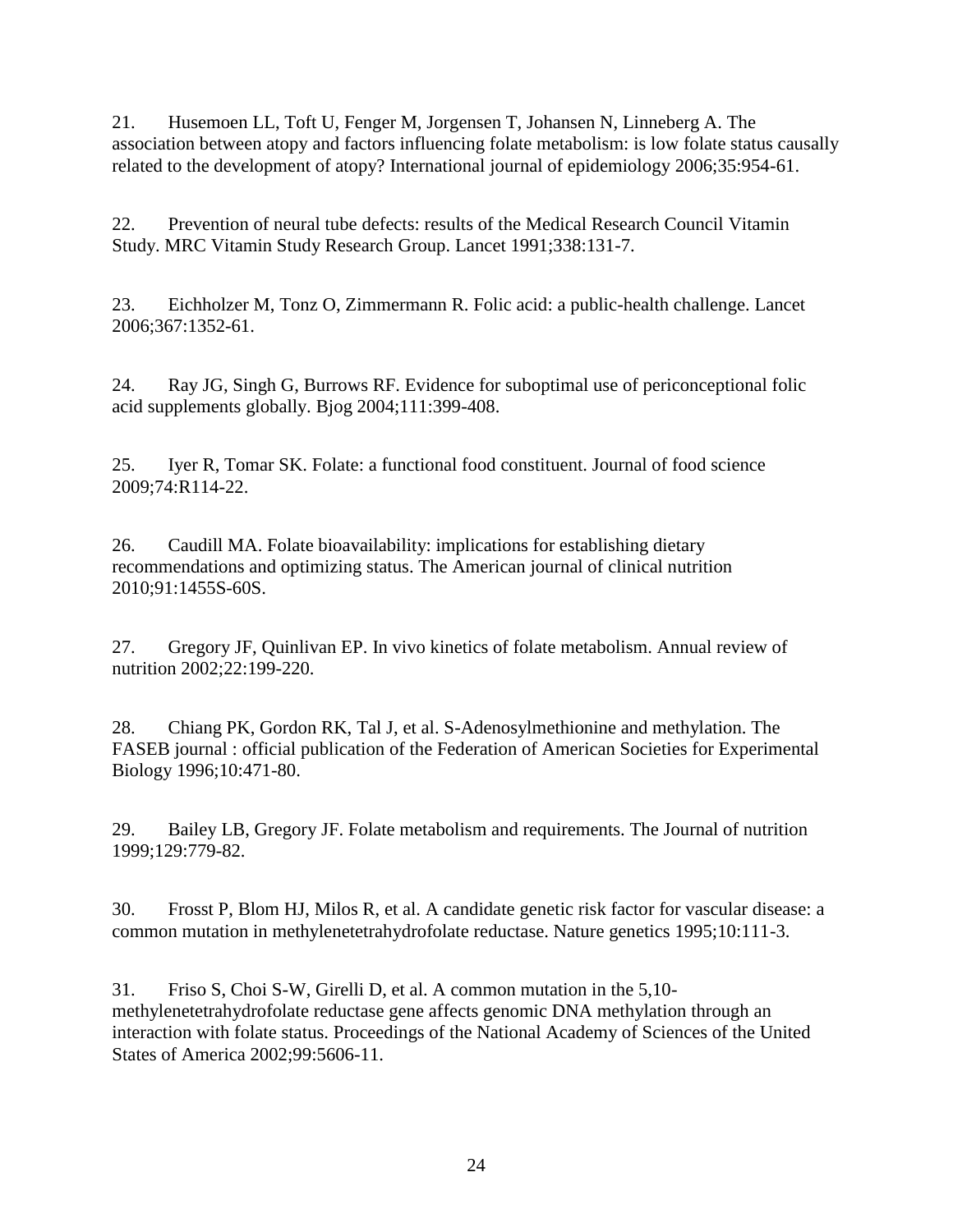<span id="page-32-0"></span>32. Blatter J, Han YY, Forno E, Brehm J, Bodnar L, Celedon JC. Folate and asthma. Am J Respir Crit Care Med 2013;188:12-7.

<span id="page-32-1"></span>33. Bueso AK, Berntsen S, Mowinckel P, Andersen LF, Lodrup Carlsen KC, Carlsen KH. Dietary intake in adolescents with asthma--potential for improvement. Pediatric allergy and immunology : official publication of the European Society of Pediatric Allergy and Immunology 2011;22:19-24.

<span id="page-32-4"></span>34. Woods RK, Walters EH, Raven JM, et al. Food and nutrient intakes and asthma risk in young adults. The American journal of clinical nutrition 2003;78:414-21.

<span id="page-32-3"></span>35. Shaheen MA, Attia EA, Louka ML, Bareedy N. Study of the role of serum folic acid in atopic dermatitis: a correlation with serum IgE and disease severity. Indian journal of dermatology 2011;56:673-7.

<span id="page-32-7"></span>36. Miyake Y, Sasaki S, Tanaka K, Hirota Y. Maternal B vitamin intake during pregnancy and wheeze and eczema in Japanese infants aged 16-24 months: the Osaka Maternal and Child Health Study. Pediatric allergy and immunology : official publication of the European Society of Pediatric Allergy and Immunology 2011;22:69-74.

<span id="page-32-6"></span>37. Martinussen MP, Risnes KR, Jacobsen GW, Bracken MB. Folic acid supplementation in early pregnancy and asthma in children aged 6 years. American journal of obstetrics and gynecology 2012;206:72.e1-.e7.

<span id="page-32-2"></span>38. McDowell MA, Lacher DA, Pfeiffer CM, et al. Blood folate levels: the latest NHANES results. NCHS data brief 2008;6:1-8.

<span id="page-32-5"></span>39. Lin JH, Matsui W, Aloe C, et al. Relationships between folate and inflammatory features of asthma. J Allergy Clin Immunol 2013;131:918-20.

<span id="page-32-8"></span>40. Litonjua AA, Rifas-Shiman SL, Ly NP, et al. Maternal antioxidant intake in pregnancy and wheezing illnesses in children at 2 y of age. The American journal of clinical nutrition 2006;84:903-11.

<span id="page-32-9"></span>41. Shane B. Folate status assessment history: implications for measurement of biomarkers in NHANES. The American journal of clinical nutrition 2011;94:337S-42S.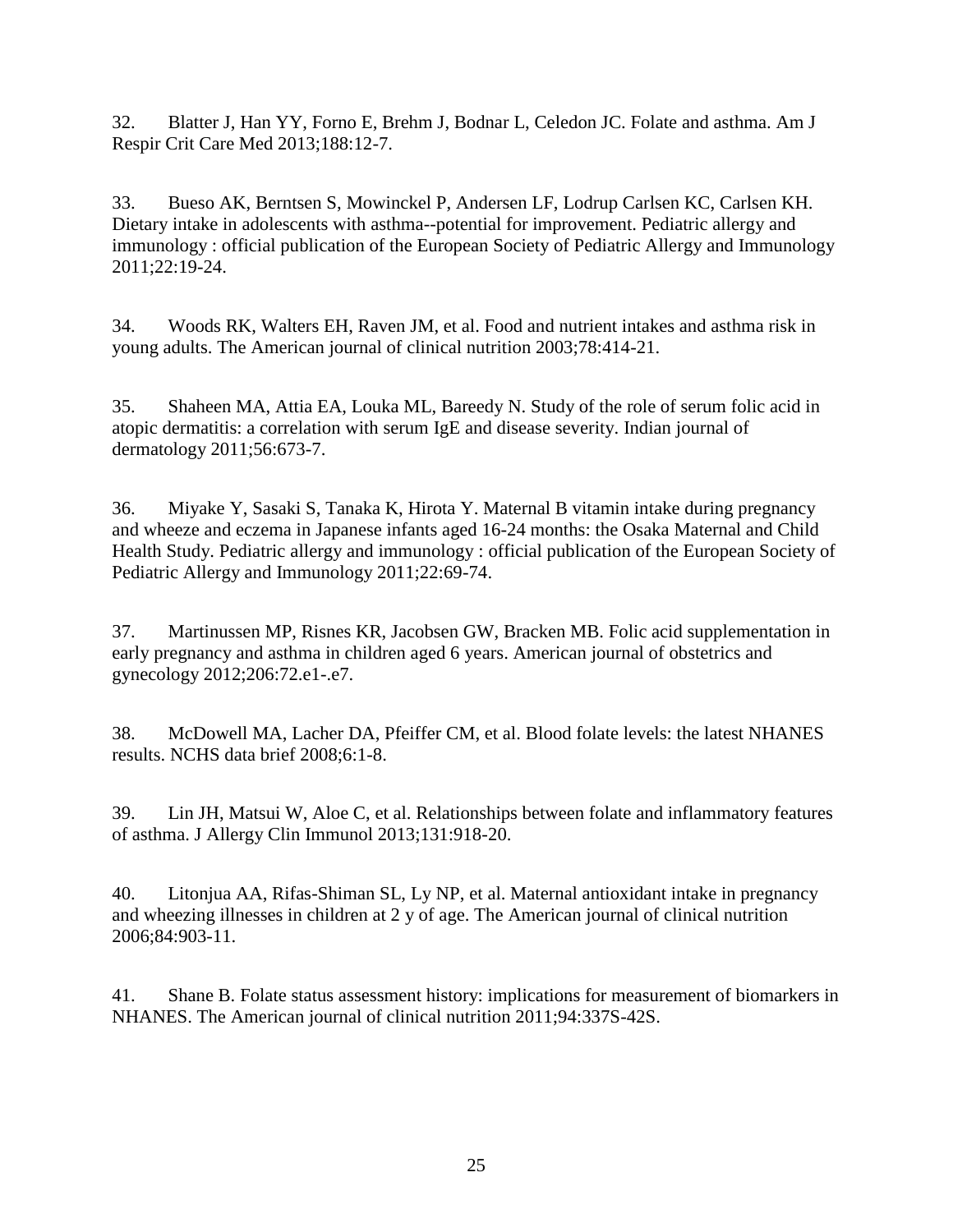<span id="page-33-0"></span>42. Honein MA, Paulozzi LJ, Mathews TJ, Erickson JD, Wong LY. Impact of folic acid fortification of the US food supply on the occurrence of neural tube defects. JAMA : the journal of the American Medical Association 2001;285:2981-6.

<span id="page-33-1"></span>43. Pfeiffer CM, Hughes JP, Lacher DA, et al. Estimation of trends in serum and RBC folate in the U.S. population from pre- to postfortification using assay-adjusted data from the NHANES 1988-2010. The Journal of nutrition 2012;142:886-93.

<span id="page-33-2"></span>44. Ricks DJ, Rees CA, Osborn KA, et al. Peru's national folic acid fortification program and its effect on neural tube defects in Lima. Rev Panam Salud Publica 2012;32:391-8.

<span id="page-33-3"></span>45. Bagley PJ, Selhub J. A common mutation in the methylenetetrahydrofolate reductase gene is associated with an accumulation of formylated tetrahydrofolates in red blood cells. Proceedings of the National Academy of Sciences of the United States of America 1998;95:13217-20.

<span id="page-33-4"></span>46. Pfeiffer CM, Fazili Z, McCoy L, Zhang M, Gunter EW. Determination of folate vitamers in human serum by stable-isotope-dilution tandem mass spectrometry and comparison with radioassay and microbiologic assay. Clinical chemistry 2004;50:423-32.

<span id="page-33-5"></span>47. Thornton CA, Holloway JA, Popplewell EJ, Shute JK, Boughton J, Warner JO. Fetal exposure to intact immunoglobulin E occurs via the gastrointestinal tract. Clinical and experimental allergy : journal of the British Society for Allergy and Clinical Immunology 2003;33:306-11.

<span id="page-33-6"></span>48. McNulty H, Scott JM. Intake and status of folate and related B-vitamins: considerations and challenges in achieving optimal status. The British journal of nutrition 2008;99 Suppl 3:S48- 54.

<span id="page-33-7"></span>49. Villamor E, Rifas-Shiman SL, Gillman MW, Oken E. Maternal intake of methyl-donor nutrients and child cognition at 3 years of age. Paediatric and perinatal epidemiology 2012;26:328-35.

<span id="page-33-8"></span>50. Jain R, Acharya AS. Supplemental folic acid in pregnancy and childhood asthma. The National medical journal of India 2010;23:351-2.

<span id="page-33-9"></span>51. Mackerras D, Cunningham J, Hunt A, Brent P. Re: "effect of supplemental folic acid in pregnancy on childhood asthma: a prospective birth cohort study". American journal of epidemiology 2010;171:746-7; author reply 7.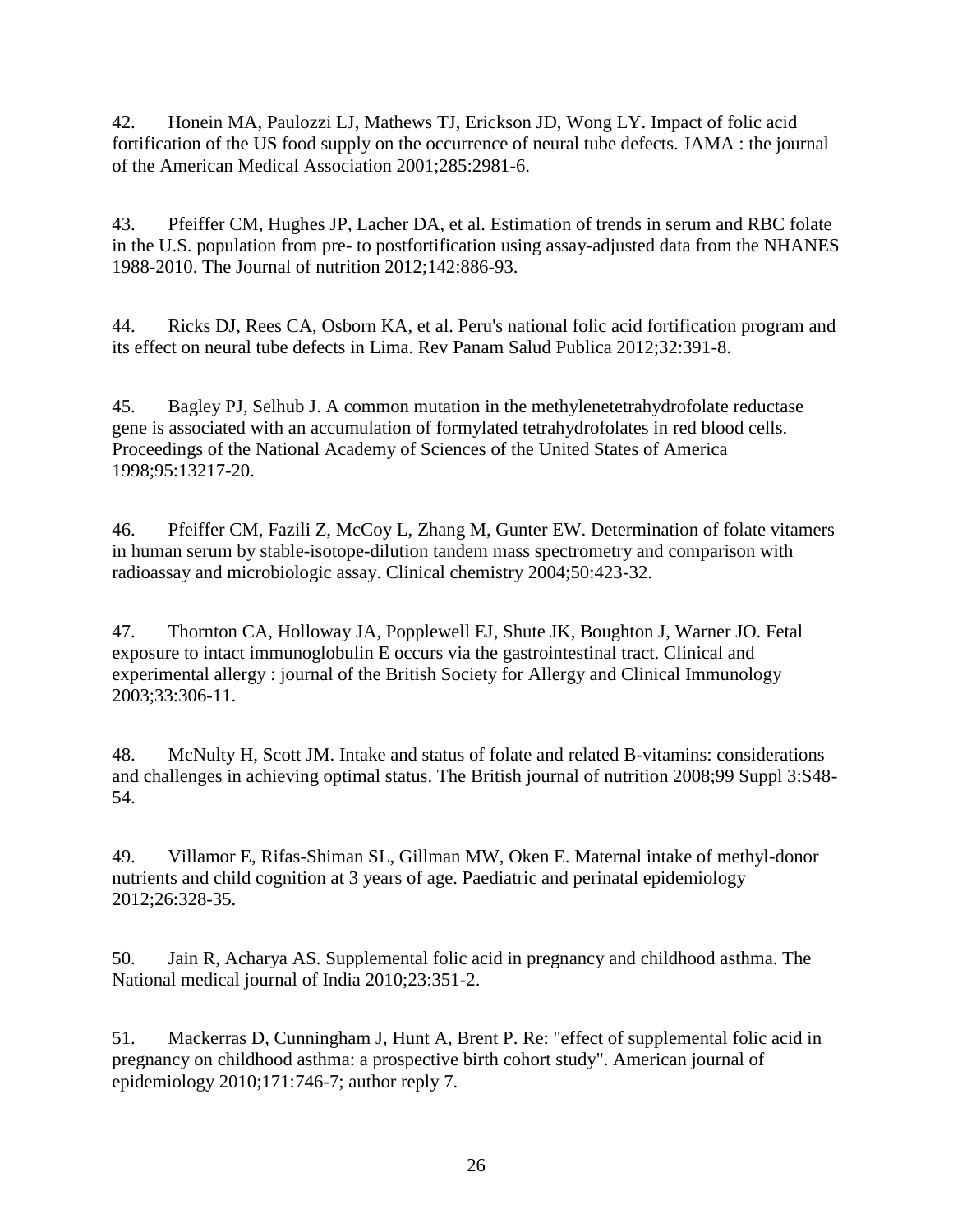<span id="page-34-0"></span>52. Yeung L, Yang Q, Berry RJ. Contributions of total daily intake of folic acid to serum folate concentrations. JAMA 2008;300:2486-7.

<span id="page-34-1"></span>53. Deloughery TG, Evans A, Sadeghi A, et al. Common mutation in methylenetetrahydrofolate reductase. Correlation with homocysteine metabolism and late-onset vascular disease. Circulation 1996;94:3074-8.

<span id="page-34-2"></span>54. Zou CC, Tang LF, Jiang MZ, Zhao ZY, Hirokazu T, Mitsufumi M. [Methylenetetrahydrofolate reductase [correction of reducatase] polymorphism and asthma]. Zhonghua jie he he hu xi za zhi = Zhonghua jiehe he huxi zazhi = Chinese journal of tuberculosis and respiratory diseases 2003;26:161-4.

<span id="page-34-3"></span>55. Morales E, Bustamante M, Vilahur N, et al. DNA hypomethylation at ALOX12 is associated with persistent wheezing in childhood. American journal of respiratory and critical care medicine 2012;185:937-43.

<span id="page-34-4"></span>56. Han Y-Y, Blatter J, Brehm JM, Forno E, Litonjua AA, Celedón JC. Diet and asthma: vitamins and methyl donors. The Lancet Respiratory Medicine 2013.

<span id="page-34-5"></span>57. Brand S, Kesper DA, Teich R, et al. DNA methylation of TH1/TH2 cytokine genes affects sensitization and progress of experimental asthma. J Allergy Clin Immunol 2012;129:1602-10.e6.

<span id="page-34-6"></span>58. Santangelo S, Cousins DJ, Winkelmann NEE, Staynov DZ. DNA Methylation Changes at Human Th2 Cytokine Genes Coincide with DNase I Hypersensitive Site Formation During CD4+ T Cell Differentiation. J Immunol 2002;169:1893-903.

<span id="page-34-7"></span>59. Bousquet J, Jacot W, Yssel H, Vignola AM, Humbert M. Epigenetic inheritance of fetal genes in allergic asthma. Allergy 2004;59:138-47.

<span id="page-34-8"></span>60. Ng HH, Bird A. DNA methylation and chromatin modification. Current opinion in genetics & development 1999;9:158-63.

<span id="page-34-9"></span>61. Kabesch M, Michel S, Tost J. Epigenetic mechanisms and the relationship to childhood asthma. The European respiratory journal : official journal of the European Society for Clinical Respiratory Physiology 2010;36:950-61.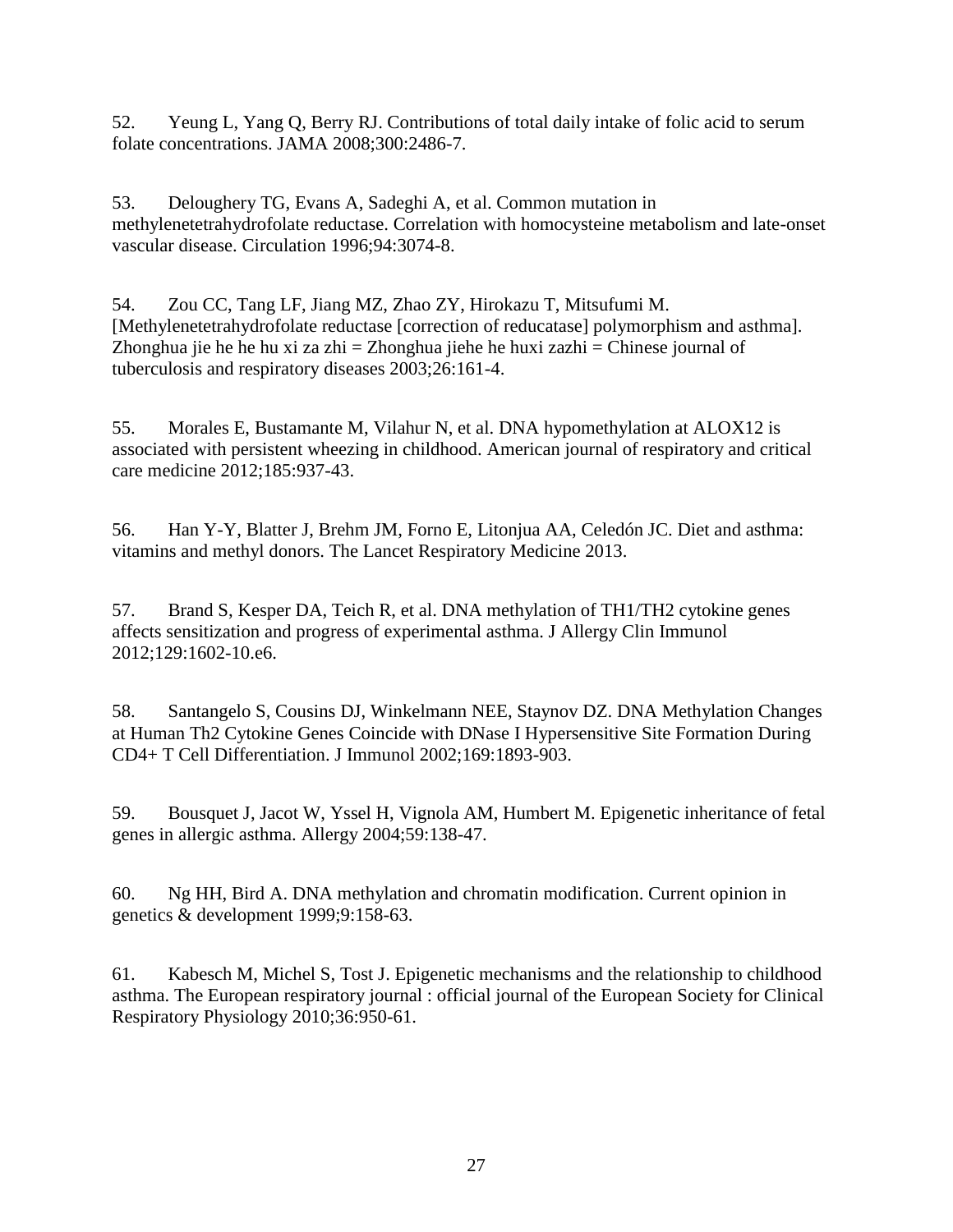<span id="page-35-0"></span>62. Kim H-P, Leonard WJ. CREB/ATF-dependent T cell receptor-induced FoxP3 gene expression: a role for DNA methylation. The Journal of experimental medicine 2007;204:1543- 51.

<span id="page-35-1"></span>63. Prescott SL, Clifton V. Asthma and pregnancy: emerging evidence of epigenetic interactions in utero. Current opinion in allergy and clinical immunology 2009;9:417-26.

<span id="page-35-2"></span>64. Niculescu MD, Zeisel SH. Diet, methyl donors and DNA methylation: interactions between dietary folate, methionine and choline. The Journal of nutrition 2002;132:2333S-5S.

<span id="page-35-3"></span>65. Klunker S, Chong MMW, Mantel P-Y, et al. Transcription factors RUNX1 and RUNX3 in the induction and suppressive function of Foxp3+ inducible regulatory T cells. The Journal of experimental medicine 2009;206:2701-15.

<span id="page-35-4"></span>66. Maggini S, Wintergerst ES, Beveridge S, Hornig DH. Selected vitamins and trace elements support immune function by strengthening epithelial barriers and cellular and humoral immune responses. The British journal of nutrition 2007;98 Suppl 1:S29-35.

<span id="page-35-5"></span>67. Kim Y-I, Hayek M, Mason JB, Meydani SN. Severe folate deficiency impairs natural killer cell-mediated cytotoxicity in rats. The Journal of nutrition 2002;132:1361-7.

<span id="page-35-6"></span>68. Soutar A, Seaton A, Brown K. Bronchial reactivity and dietary antioxidants. Thorax 1997;52:166-70.

<span id="page-35-7"></span>69. Kelly GS. Folates: supplemental forms and therapeutic applications. Alternative medicine review : a journal of clinical therapeutic 1998;3:208-20.

<span id="page-35-8"></span>70. Kelly P, McPartlin J, Goggins M, Weir DG, Scott JM. Unmetabolized folic acid in serum: acute studies in subjects consuming fortified food and supplements. The American journal of clinical nutrition 1997;65:1790-5.

<span id="page-35-9"></span>71. Troen AM, Mitchell B, Sorensen B, et al. Unmetabolized folic acid in plasma is associated with reduced natural killer cell cytotoxicity among postmenopausal women. The Journal of nutrition 2006;136:189-94.

<span id="page-35-10"></span>72. Wald NJ. Folic acid and the prevention of neural-tube defects. N Engl J Med 2004;350:101-3.